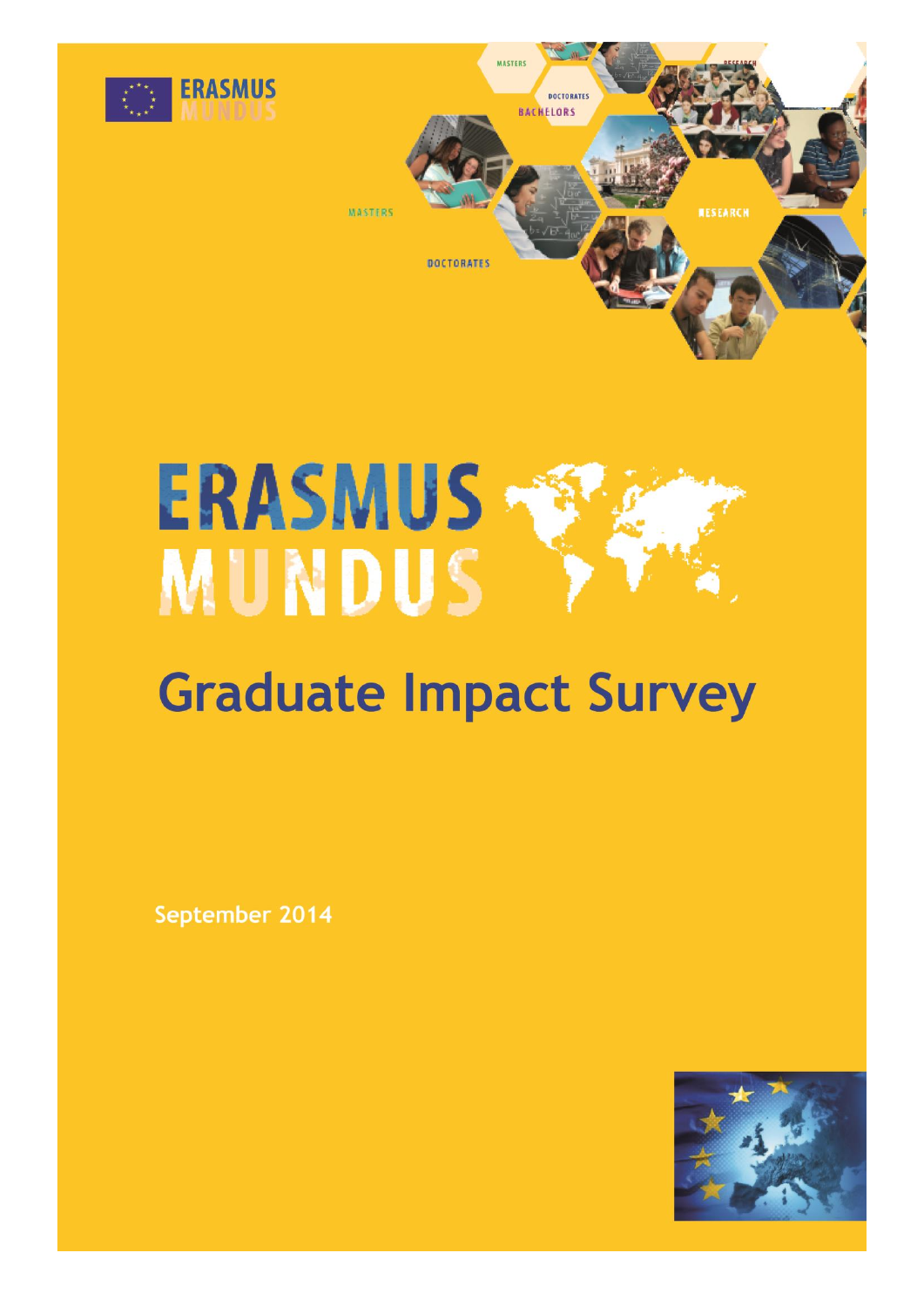



Presented by:

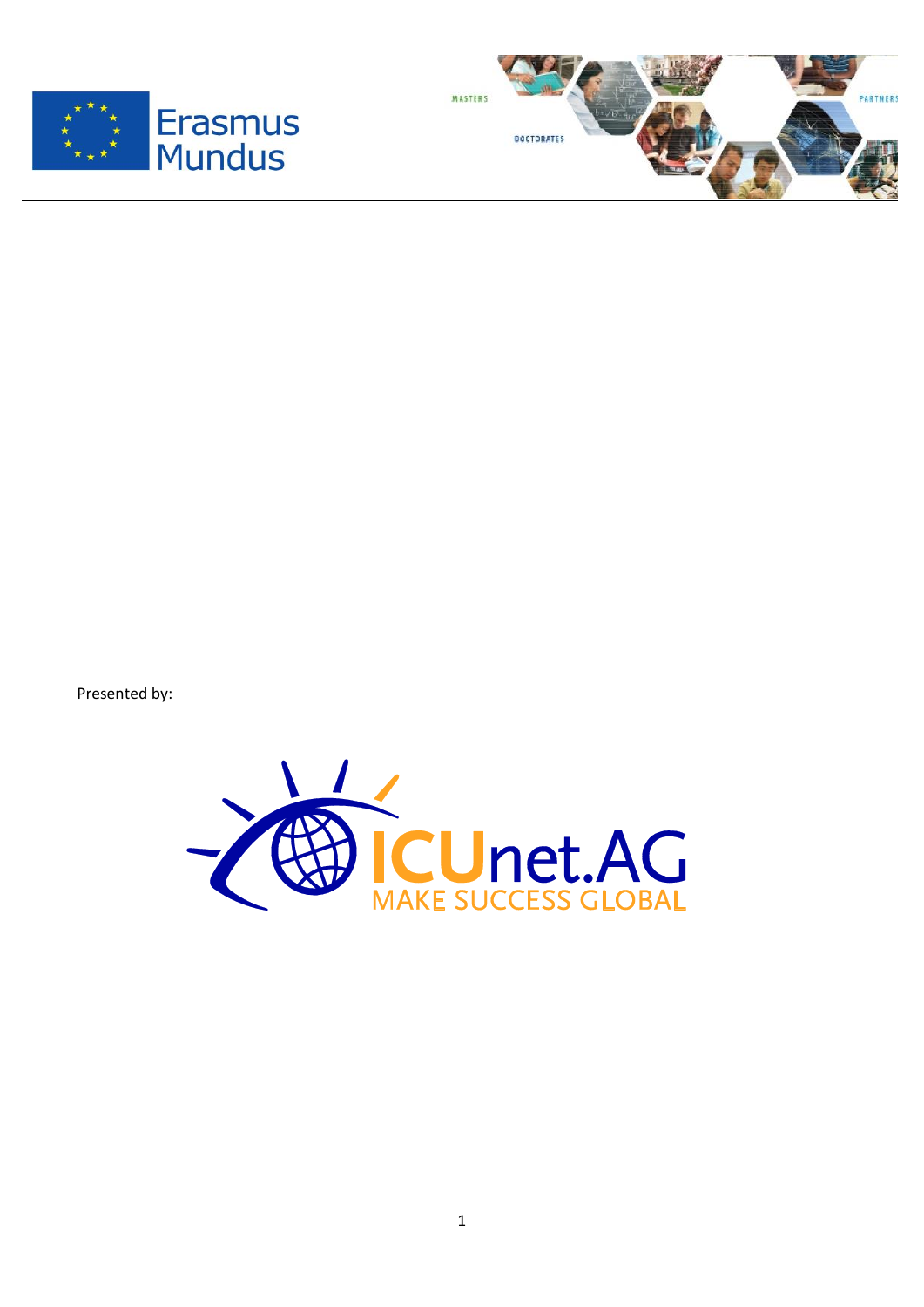



# **Table of Contents**

Excutive Summary

- I. Introduction
- II. Methodology
- III. Results of the Graduate Impact Survey

 $\overline{a}$ 

- IV. Implications and Outlook
- V. Literature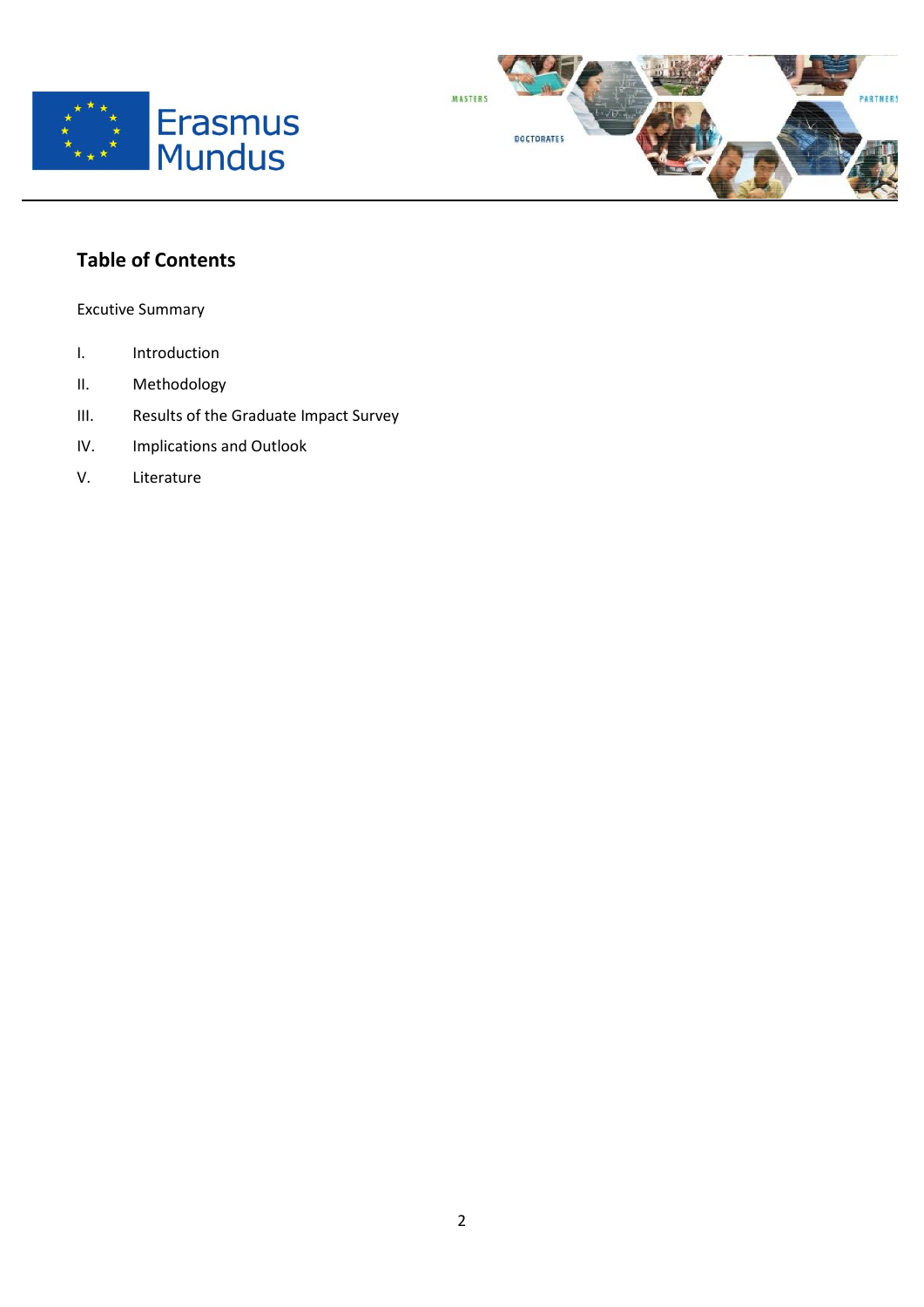



### **Executive Summary**

 $\overline{a}$ 

The Graduate Impact Survey (GIS) has been conducted since the year 2009. Thus, today there is a large sample of students and graduates who participated in Erasmus Mundus which can be explored for longitudinal effects. Depending on the question, samples will be sorted in three different ways for longitudinal calculations. Graduates will be sampled in two different ways. First, according to years that have passed since their graduation and second to the year they actually graduated. Students are sorted according to the year they started their EMMC.

Participants were asked why they decided to study an EMMC. In all surveys since 2009, including the 2014 sample, the scholarship is the single most important reason why students decide in favour of the EMMC. The good reputation of EM and the possibility to live and study in Europe has lost in importance compared to the last years. This is a little surprising, because the visibility of EM can be considered as rather good. Yet, it became obvious that in some regions of the world, e.g. the Americas, visibility is not as good as in other regions, e.g. Africa.

Studying an EMMC provides the participants with some valuable skills. Graduates see the greatest impact on their intercultural competencies. However, with the years after their graduation the perceived effect on intercultural competence drops significantly. The same is true for the perceived impact on the private life of graduates. Other factors, like subject related expertise and the impact on personality, however, remain stable over time after graduation.

Students were asked what they expected the impact of following an EMMC would be on a personal level while graduates were asked where they see the greatest impact after finishing their EMMC. The results of these questions revealed a huge gap between the expectations of students who started an EMMC and graduates. Students expect much less impact on their soft skills as graduates see after their studies, while putting more emphasis on the impact of the EMMC on their careers.

Besides the personal level, developments on a professional level were also explored. An interesting result in this chapter is, that 16.09% of the graduates found a job through contacts they established during their EMMC. The results also show that graduates felt contacts to possible employers as lacking most during their studies. However, out of the 2014 sample 64.77% of the graduates found a job, after all.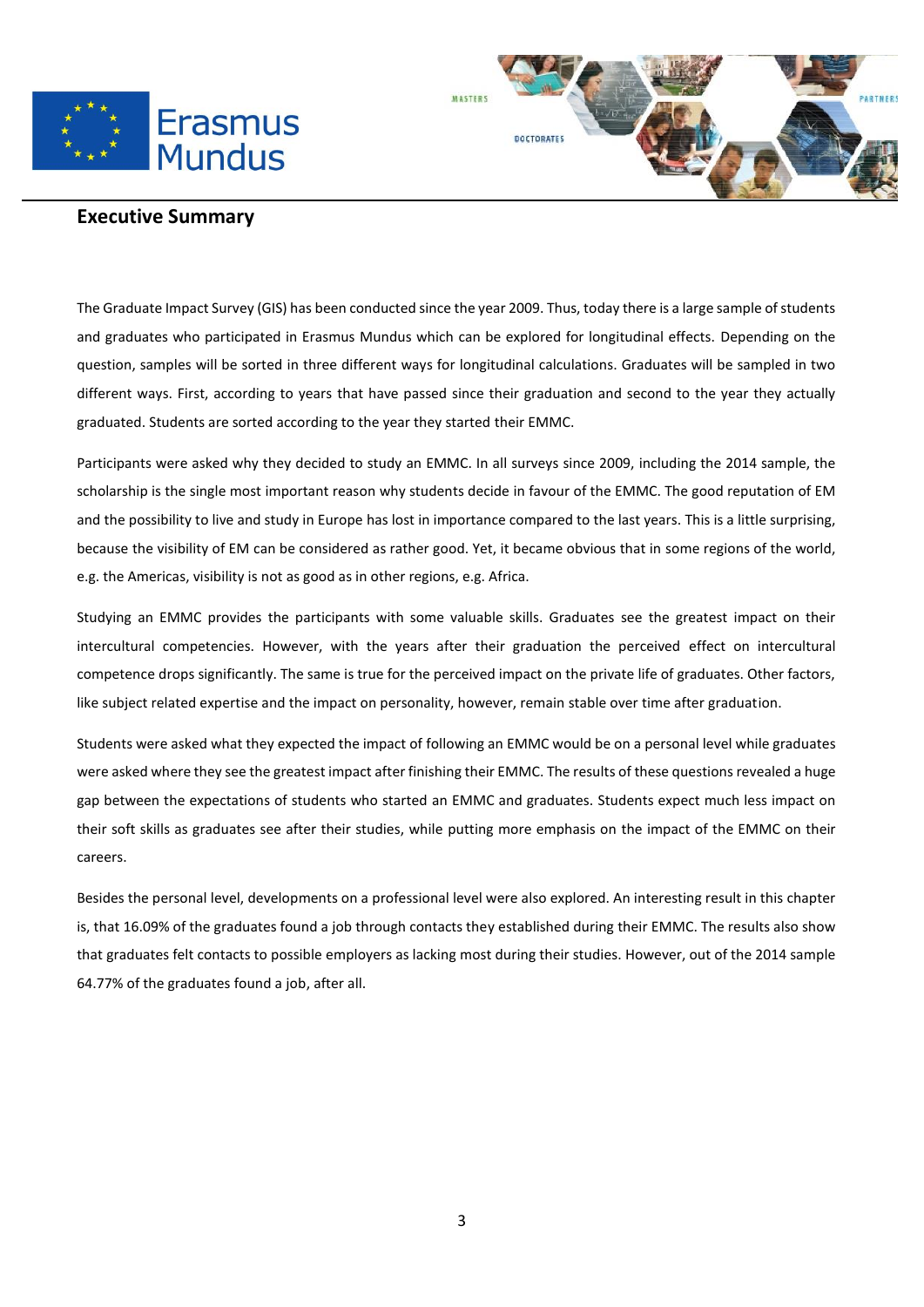



# **I. Introduction**

"Erasmus Mundusis a cooperation and mobility programme in the field of higher education that aims to enhance the quality of European higher education and to promote dialogue and understanding between people and cultures through cooperation with Third-Countries." (European Commission EACEA, 2013).

The aim of Erasmus Mundus as described by the European Commission above is well chosen. In a world, where intercultural competence grows ever more important, the Erasmus Mundus programme provides a chance to gain these values not only for citizens of the European Union, but for students around the world.

Given, that students from around the world get to know Europe, its culture and its citizens, one can assume that this programme does not only influence the participants' personalities but also their view of the European Union in the world. It may also help to enhance the position of the EU as a centre of Excellence in the world by keeping some of the sharpest minds in the Union. To see if this aim has been reached and to reveal the long-term effects of a participation with Erasmus Mundus, not only for career development but also for personal growth, an annual online questionnaire has been conducted.

You will find the results of the survey questions in this report.

 $\overline{a}$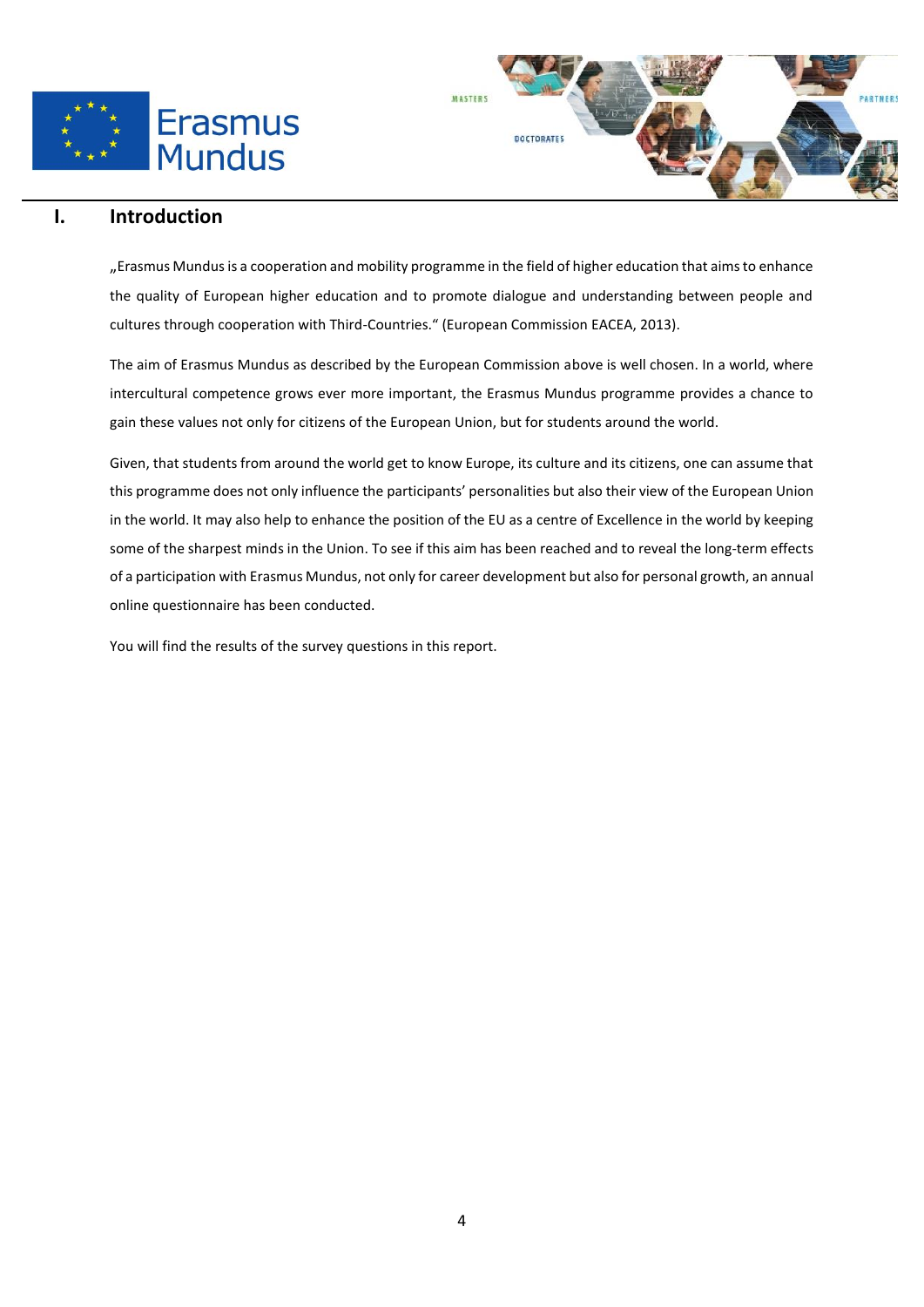



# **II. Methodology**

The main objective of the Graduate Impact Survey is to find out which effects the programme has on students and graduates, and to detect which factors contribute to the personal and professional development of the Erasmus Mundus graduates – from both, a cross-sectional and a longitudinal angle. Therefore, the survey has always adopted a mainly quantitative approach, which was kept in this year's study. The study was conducted online and carried out from July 18<sup>th</sup> - August 21st 2014.

# *1. Questionnaire*

The questionnaire consisted of 38 items. Some of these contained subcategories with further questions: e.g. when participants answered the question if they had found a job after graduating with "yes", then they received further questions about the kind of job they had gotten.

The answering scales varied from rating scales to drop-down menus to standardised alternatives, from which the participants could choose up to three answers. The last question was an open question that left space for individual suggestions for improvement of EM.

In order to allow longitudinal comparisons and observations of developments, the survey was generally made up of questions that had been asked in last years' surveys as well.

# *2. Participants*

 $\overline{a}$ 

As in the last years, students and graduates of EM were invited to participate in the survey. The report focuses on the longitudinal aspects<sup>1</sup> and developments over the years. Therefore, the information on the participants is twofold: First of all, the sample of the students and graduates who participated in 2014 is introduced, followed by a presentation of the sample consisting of all students and graduates that have been participating in the surveys between 2009 and 2013.

 $1$  Strictly scientifically speaking the survey is not a longitudinal one, as there have not always been the same participants taking part in the study. The terms used for study designs like the present one, however, vary: "Time-lag study" (e.g. Kirk 2013) or "crosssectional longitudinal design" (Gravetter & Forzano 2012) are used. To keep things simple, this report classifies developments over time as 'longitudinal aspects'.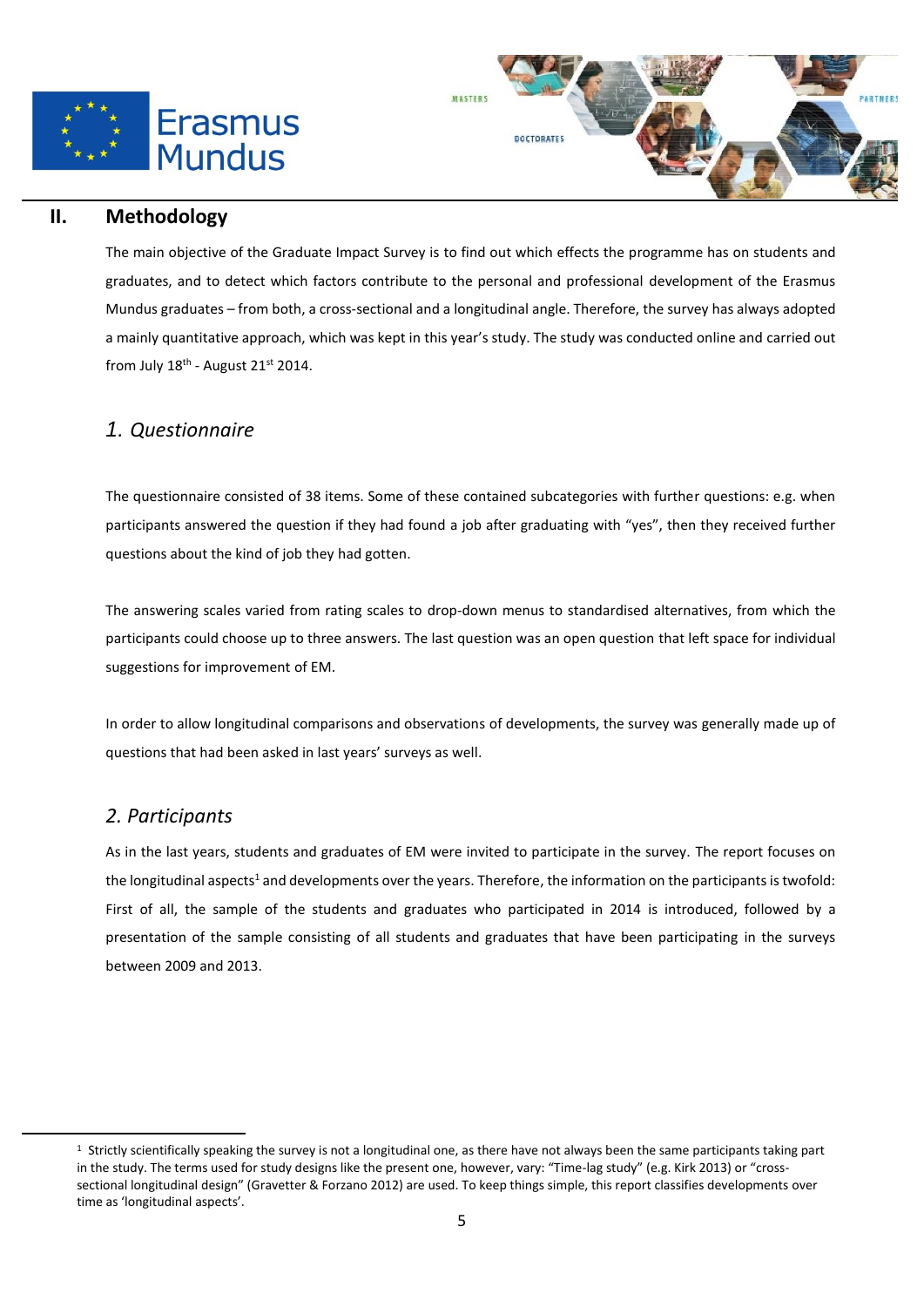



# *2.1 Sample of the 2014 Graduate Impact Survey*

 $\overline{a}$ 

In 2014, 2.148 participants filled in the questionnaire. 1.026 (48.63%) participants had already graduated while 1.122 (51.37%) participants were still students. Socio-demographic information is available in table 1, while demographic information can be obtained in figure 1 (see below) Table 1: Frequencies of socio-demographic data among survey participants 2014

|                 | Age in    | Gender |        | Region of Origin |        |
|-----------------|-----------|--------|--------|------------------|--------|
| $N = 2184$      | years     |        |        |                  |        |
|                 | (average) |        |        |                  |        |
|                 |           | Female | Male   | EU               | Non-EU |
| <b>Students</b> | 25.63     | 30.38% | 69.62% | 16.84%           | 83.16% |
| Graduates       | 30.54     | 41.43% | 58.57% | 20.24%           | 79.76% |
| Average         | 31.02     | 35.76% | 64.24% | 18.52%           | 81.48% |



Figure 1: Region of Origin of the sample of 2014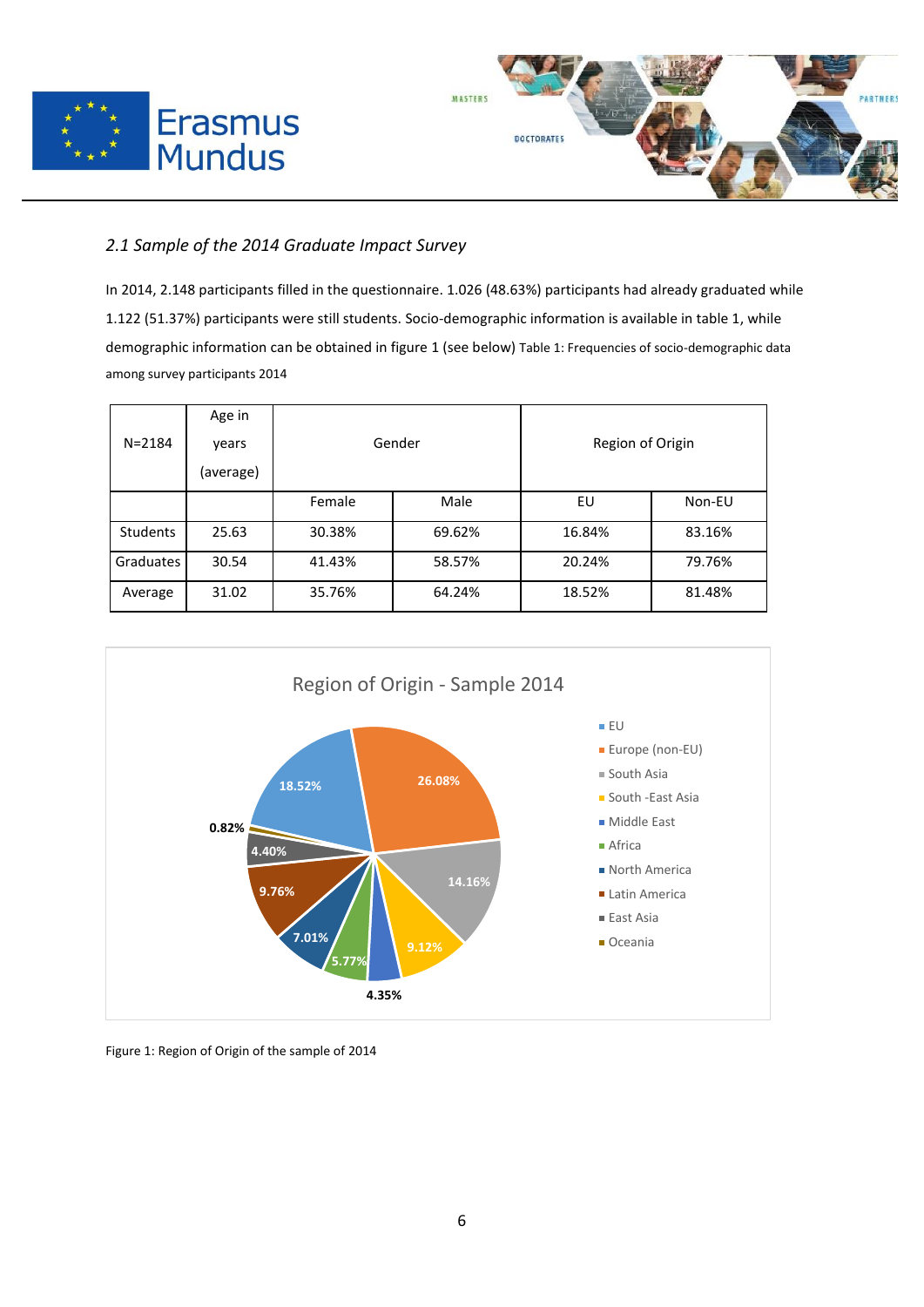



#### *2.2 Sample comprised of the survey 2009-2013*

 $\overline{a}$ 

After conducting the Graduate Impact Study for some years now ICUnet.AG has obtained data from 8763 participants, not including the sample of 2014. With this data it is possible to outline developments over these past years, for selected questions. Accordingly, the data is displayed in the following ways:

- 1) For graduates the data is arranged by *year of graduation* and *by years after graduation*,
- 2) For students the data is arranged by *year of starting EMMC*

Table 2: Frequencies of socio-demographic data among survey participants from 2009-2014, related to the year of graduation, year after graduation and year of starting EMMC

| N<br>Graduates - Year of Graduation<br>646 | Male   | Female | EU     | Non-EU |  |  |  |  |
|--------------------------------------------|--------|--------|--------|--------|--|--|--|--|
|                                            |        |        |        |        |  |  |  |  |
|                                            |        |        |        |        |  |  |  |  |
|                                            | 59.62% | 40.38% | 15.20% | 84.80% |  |  |  |  |
| 837                                        | 58.53% | 41.47% | 10.55% | 89.45% |  |  |  |  |
| 819                                        | 53.61% | 46.39% | 11.35% | 88.65% |  |  |  |  |
| 1202                                       | 55.09% | 44.91% | 10.24% | 89.76% |  |  |  |  |
| 603                                        | 54.10% | 45.90% | 12.27% | 87.73% |  |  |  |  |
| 666                                        | 57.18% | 42.82% | 25.83% | 74.17% |  |  |  |  |
| 1179                                       | 57.66% | 42.34% | 15.84% | 84.16% |  |  |  |  |
| 154                                        | 55.84% | 44.16% | 32.47% | 67.53% |  |  |  |  |
|                                            |        |        |        |        |  |  |  |  |
| <b>Graduates - Year after Graduation</b>   |        |        |        |        |  |  |  |  |
| 2047                                       | 55.00% | 45.00% | 14.17% | 85.83% |  |  |  |  |
| 1166                                       | 53.91% | 46.09% | 15.82% | 84.18% |  |  |  |  |
| 850                                        | 57.06% | 42.94% | 10.97% | 89.03% |  |  |  |  |
| 519                                        | 57.88% | 42.12% | 11.18% | 88.82% |  |  |  |  |
| 549                                        | 63.13% | 36.87% | 11.48% | 88.52% |  |  |  |  |
|                                            |        |        |        |        |  |  |  |  |
|                                            |        |        |        |        |  |  |  |  |
| <b>Students Start EMMC</b>                 |        |        |        |        |  |  |  |  |
| 273                                        | 54.21% | 45.79% | 7.72%  | 92.28% |  |  |  |  |
| 692                                        | 57.81% | 42.19% | 6.80%  | 93.20% |  |  |  |  |
| 1034                                       | 62.44% | 37.56% | 23.85% | 75.48% |  |  |  |  |
| 466                                        | 53.66% | 46.34% | 26.18% | 73.82% |  |  |  |  |
| 1172                                       | 63.95% | 35.87% | 20.56% | 62.80% |  |  |  |  |
| 1193                                       | 58.05% | 43.37% | 24.63% | 75.37% |  |  |  |  |
| 969                                        | 66.15% | 35.40% | 2.68%  | 20.54% |  |  |  |  |
|                                            |        |        |        |        |  |  |  |  |

Time Lag Approach for selected questions Including Survey from 2009 – 2014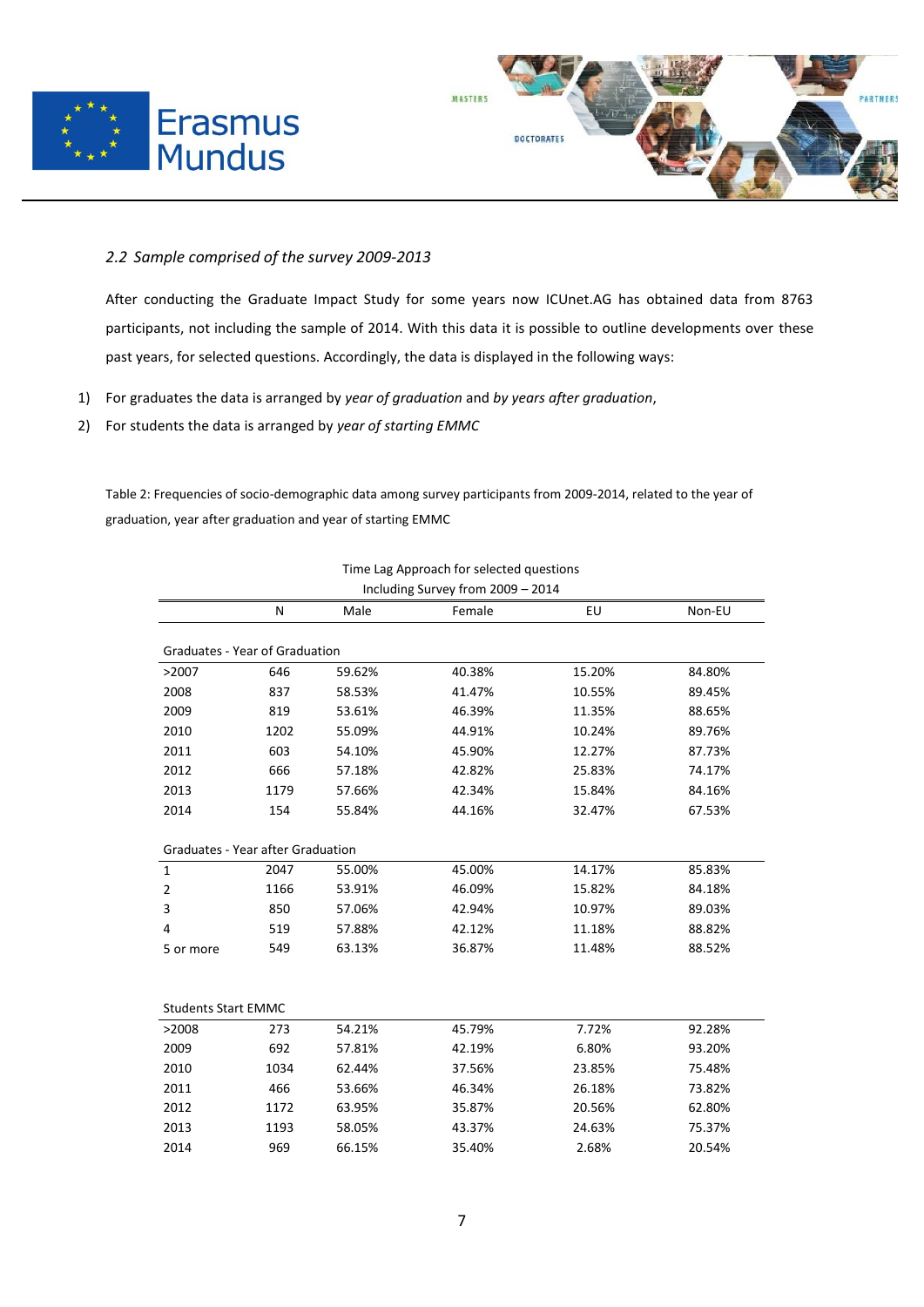



As shown in Table 2, the samples of students who started their EMMC in 2010, 2012 and 2013 are similar in size. Whereas the sample of 2011 is about half the size. Nevertheless, considering that the sample of 2011 still consists of N=466 participants, statistically reliable calculations can be conducted.

The same can be said about the sample sizes of the graduates. The samples of participants who graduated in 2010 and 2013 are considerably larger than the other samples. Regarding the size of the smaller samples, these are nevertheless large enough to allow statistically reliable calculations.

The sample sizes of graduates decline with every additional year after the graduation. That is an unsurprising development and does not limit the reliability of statistical calculations, since the smaller samples are still well above 500 participants.

# **III. Results of the Graduate Impact Survey**

 $\overline{a}$ 

# *1. Satisfaction with Erasmus Mundus*

The survey showed that generally, the first information about Erasmus Mundus for all participants from 2009-2014 is word of mouth via friends, thus, this is a vital way in spreading knowledge of the Erasmus Mundus programme. That leads to the conclusion that participants are satisfied with the programme, otherwise they would not tell their friends about it in a positive way. This chapter will check if this assumption is true by visualizing the answers to some important questions.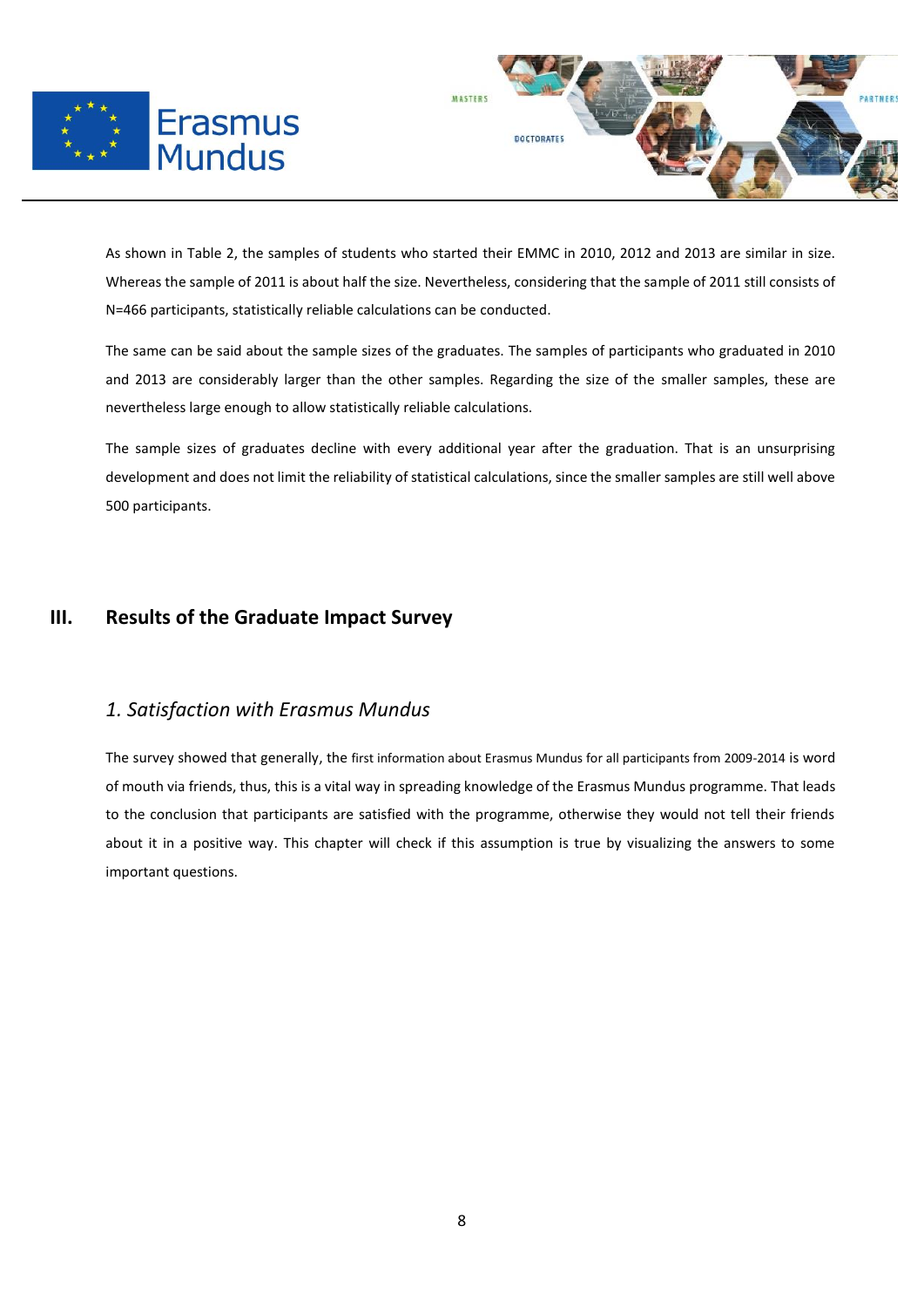





Figure 2: Satisfaction with Erasmus Mundus overall participants since 2009

As can be seen in figure 2 the programme is rated highly satisfactory. Over 90% (90.78%) of the graduates rated the programme as very satisfying or satisfying, with 65.57% rating it as very satisfying. That is a statement about the quality of EM in itself. Only 0.58% of the participants were actually unsatisfied.

Figure 3 shows the satisfaction of the graduates in relation to their graduation year. Only the graduates of 2013 are a little less satisfied than the other graduates. In 2013, a percentage of 61.51% rated the programme as very satisfying. Being still a high percentage, another 28.87% rated the programme as rather satisfying. Therefore, over 90% (90.38%) rated the programme as satisfying.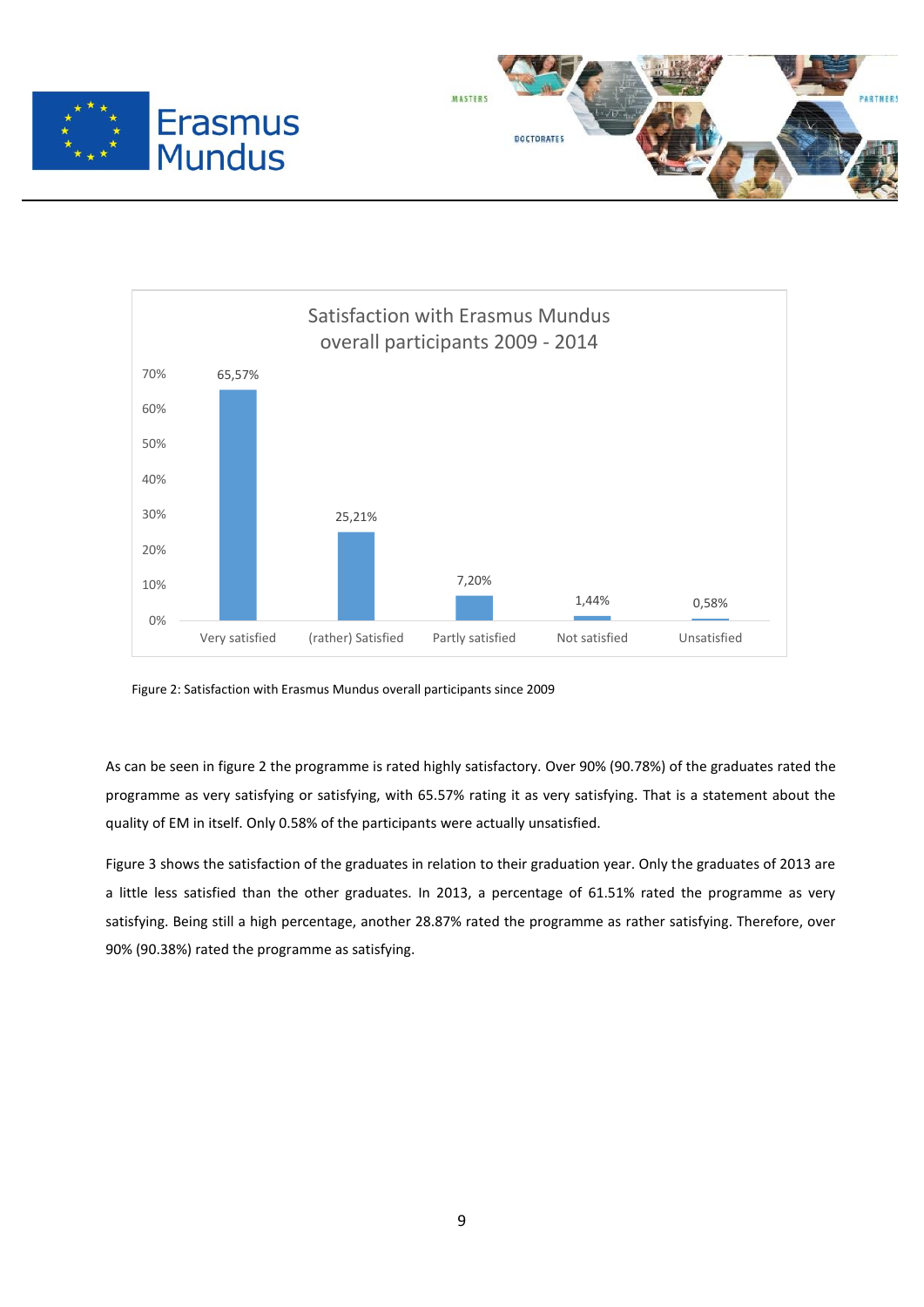





Figure 3: Satisfaction with Erasmus Mundus in relation to year of graduation

Beside the general satisfaction with the programme, graduates were also asked about the quality of the courses they attended. Figure 4 shows the satisfaction with those courses in relation to the year of graduation.

It appears that, overall, graduates are satisfied with the quality of the courses offered through EM (see figure 4). Yet, the satisfaction is not as extensive as with the overall programme. In relation to the satisfaction with the programme, only 32.84% rated the courses as very satisfying, while 51.07% rated it as rather satisfying. This is still a high percentage of participants to be satisfied. Yet, there are about 5% percent of graduates that are rather unsatisfied and almost 1% of the participants are very unsatisfied with the quality of the courses.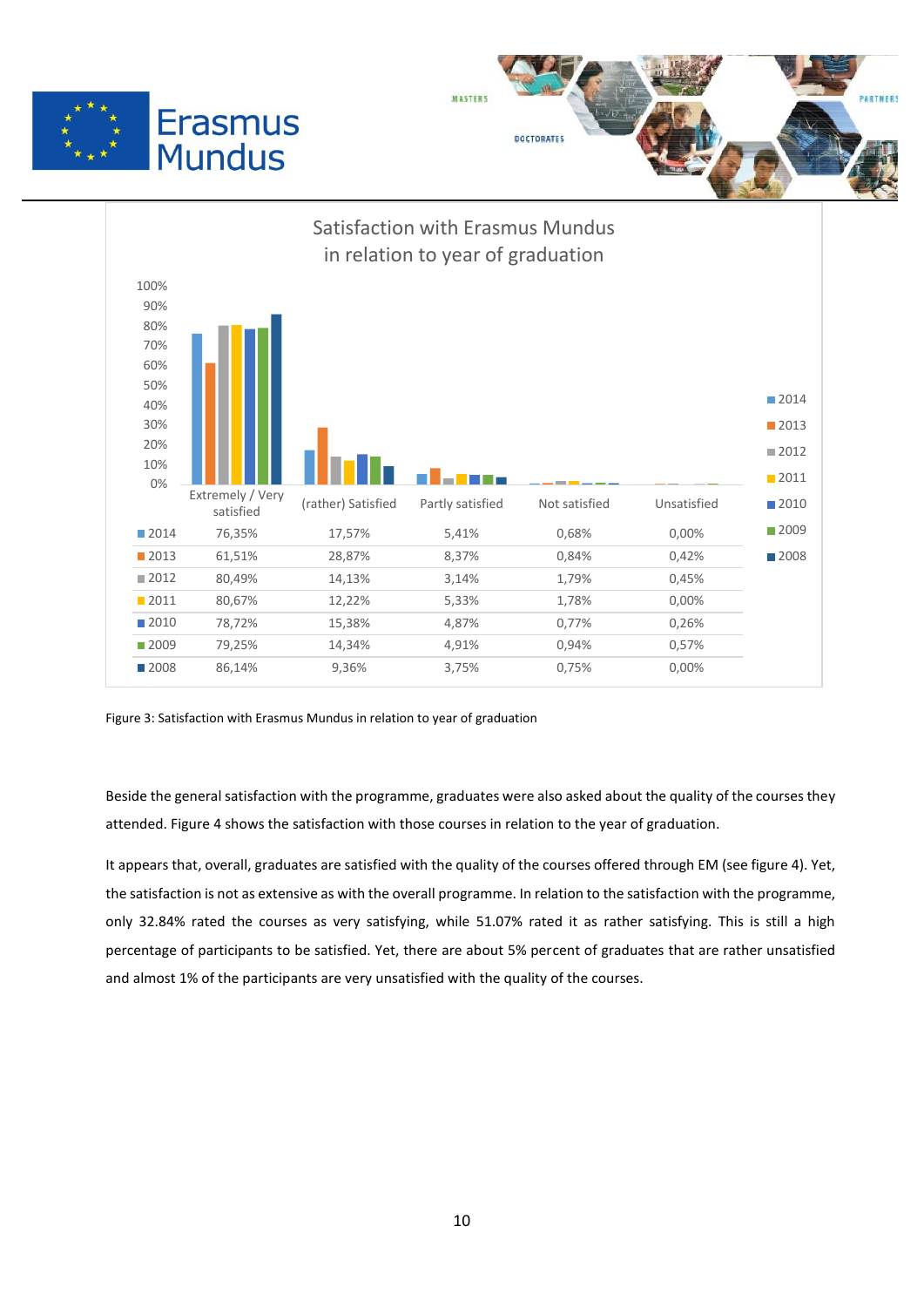







Figure 5: Graduates' satisfaction with the quality of EM Courses, in relation to graduation year (N=1958)

This result does not change when the samples are examined by the year of graduation (see figure 5). In comparison to the graduates of 2013, the percentage of graduates that were very satisfied with the quality of the courses increased by 8.69%, while none of the graduates were very dissatisfied. Graduates of 2010 (1.51%) and 2012 (2.27%) seem to be especially unsatisfied.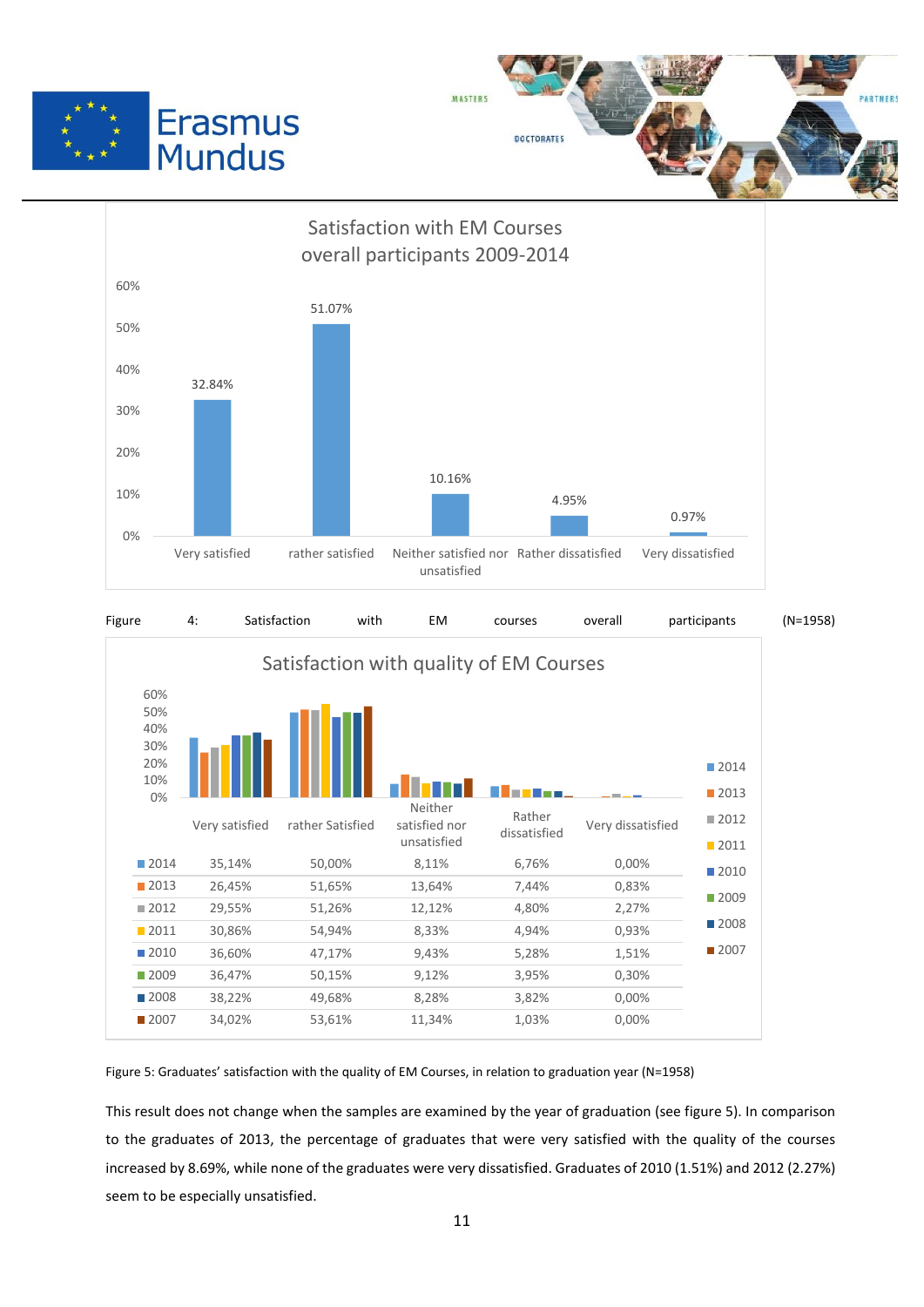



The overall result still stays the same when the sample of participants is sorted according to their field of study (see figure 6). Of course, there are fields that rate the quality of the courses in their field as more satisfying than others, e.g. Health. Yet, the overall impression stays the same. Graduates are not as satisfied with the quality of the courses as they are with the programme itself.

 $\overline{a}$ 



Figure 6: Graduates satisfaction with the quality of EM courses in relation to field of study (N=2534)

Combining the results of satisfaction with the quality of the courses and the satisfaction with the programme itself, one can assume that, beside the quality of the courses, there are other reasons for the high satisfaction with Erasmus Mundus programme. To see where further improvements can be made, participants were asked what their study programme lacked.

As can be seen in figure 7, what students identified as lacking most in Erasmus Mundus are contacts to potential employers (66.82%). Practical experience was missed the second most (53.66%). Mentoring and integration activities are still regarded as lacking by over one third of the participants. Moreover, 18.54% of the graduates named flexibility in content of the courses as lacking and still 12.12% claimed that they were not well prepared for the job market. On the contrary, 87.88% of the participants feel obviously well prepared for the job market, which is a remarkable result.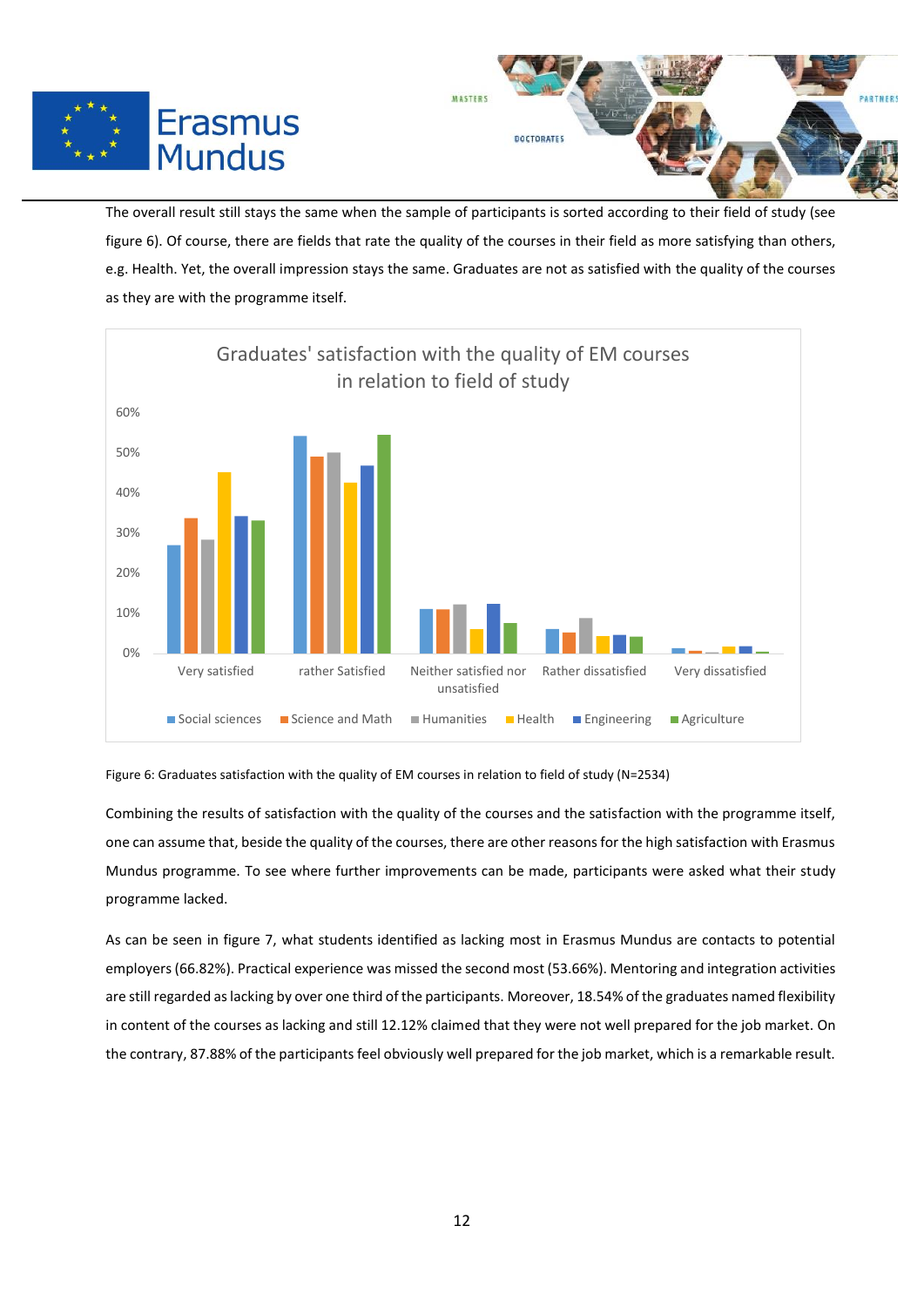





Figure 7: Lacking elements in study programme (N=2827)

If subdivided by field of study, the elements perceived as 'lacking' by students almost do not change (see figure 8). In all fields of study, contacts to potential employers and practical experiences were named as most lacking. Mentoring and integration activities are on ranks 3 and 4, with very similar percentages. Although, in the fields of agriculture and health integration activities are more missed than mentoring.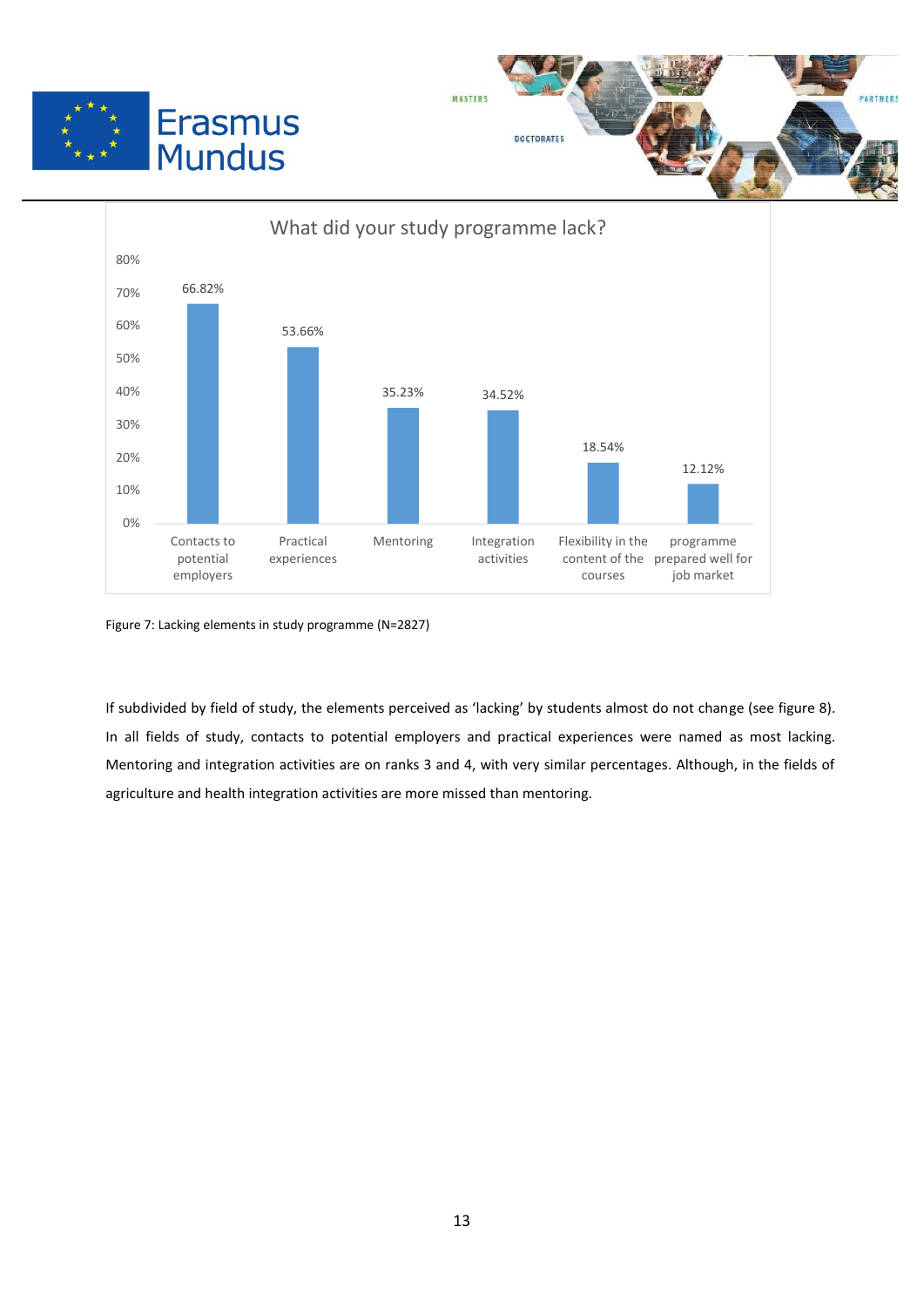





Figure 8: Lacking elements in study programme in relation to fields of study (N=4146, Samples of 2012, 2013 and 2014)

# *2. Professional Impact and Employability*

 $\overline{a}$ 

In 2013, three new questions were introduced to assess job related issues of Erasmus Mundus programmes. This chapter will analyse the answers of the participants to those job related issues for the samples of 2013 and 2014.

Overall, 64.75% of the graduates had found a job until the survey was issued. Compared to the 2013 sample, a nonsignificant rise of 2.77% (2013: 61.98% had found a job).

One of the questions, which will be analysed, is how participants found a job after graduation. As figure 9 displays, most participants (26.71%) name other waysfor finding a job. Additionally, job portals on the internet are the second most important tool for finding a job (23.76%). However, the importance of these portals seems to dwindle a bit. In comparison to the 2013 sample, 2% less of the graduates indicate that they found their job over an internet portal. Contacts established during EM lost 3.47%  $(\chi^2_{(1, N=642)} = 4.07, p = .04)$  in importance compared to the 2013 sample.

On the other hand, companies that graduates already knew before graduating grow in importance for finding a job. The percentage of graduates who found a job in a company in which they worked before, had an internship or wrote their thesis in increased by 4.74% compared to the 2013 sample.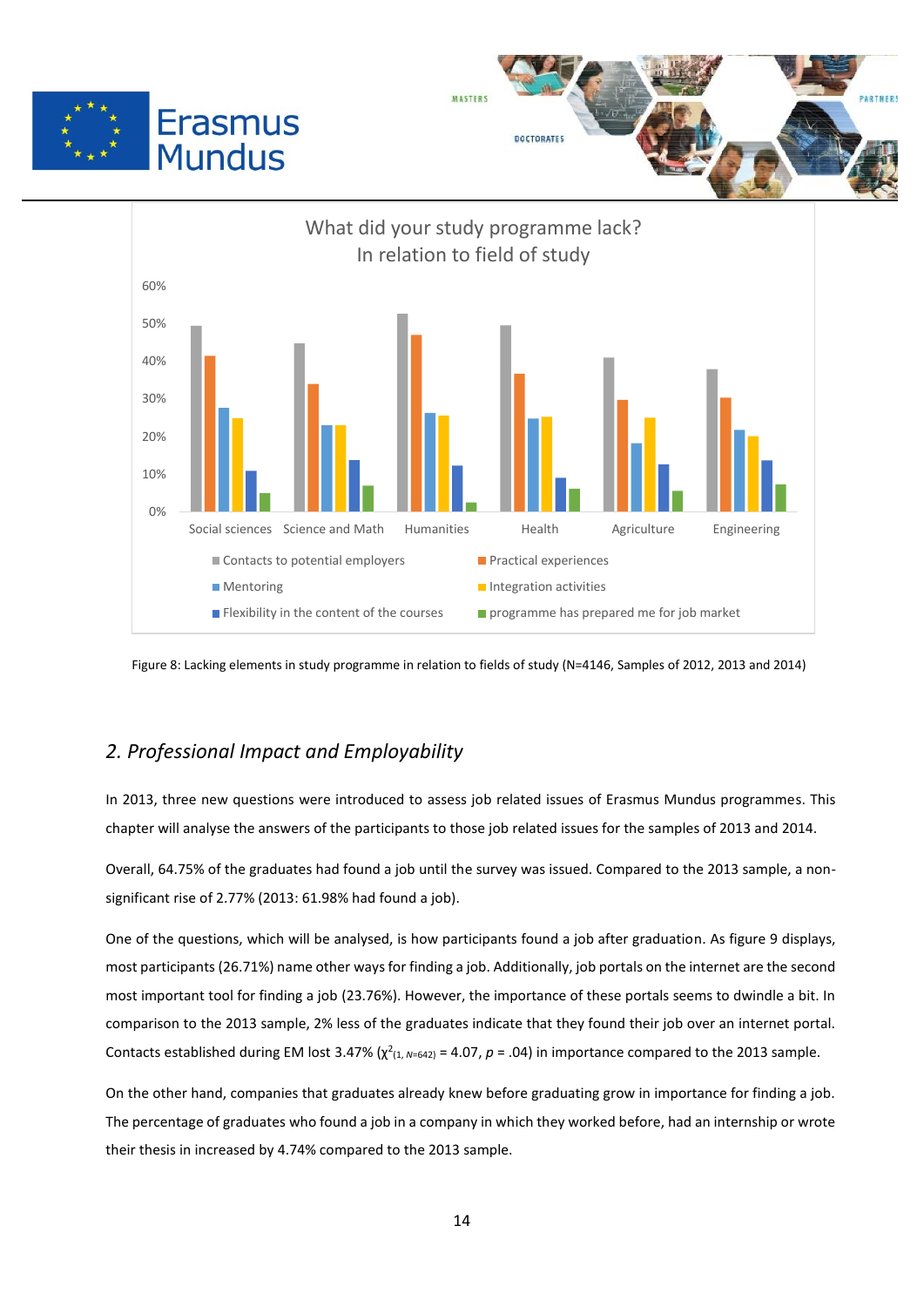





Figure 9: Tools that were successfully used by graduates to find a job (N=1212)

 $\overline{a}$ 

Participants who did not find a job until the survey was conducted were asked about potential reasons for encountering difficulties in the job search. The answers to this question are displayed in Figure 10. Most participants stated 'other reasons' than the ones listed.

Considering that this answer also ranked highest regarding ways of finding a job, there should be some follow up on the topic. A useful way could be, to ask the participants of next year's survey to name the reasons in an open answer format. This way it would be possible to collect the top answers and include them in the 2016 survey.

However, the second to top answer was that there was no suitable job on the market. This reason is unfortunate for the graduates but it cannot be solved by EM. The same is true for participants who found no job of their interest (19.08%). Nevertheless, 10.31% of the graduates said that their EM Degree was not recognised by the country in which they were looking for a job. Another 8.25% said that they did not know where to look for vacancies. Maybe the commission can help the future participants by providing them with information on where to look for vacancies and by which countries the EM degree is recognized.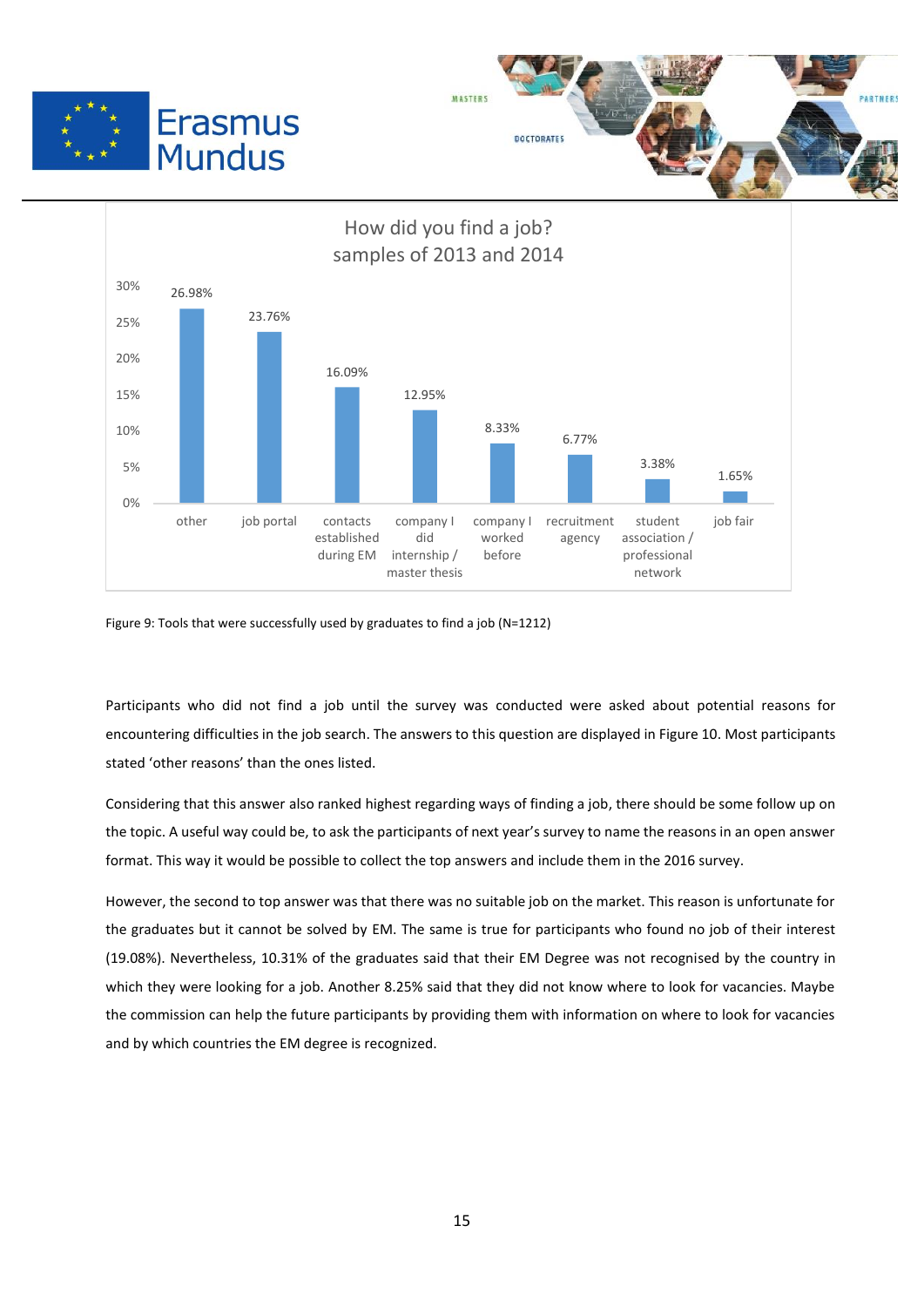





Figure 10: Reasons for not finding a job (N=194)

Another item to be analysed in this report concerns itself with the relation between the field of study and the field graduates work in. Graduates were asked to tell how well their fields of study and the fields they currently work in match. Figure 11 shows that 57.84% of the participants think that their field of study and their field of work match in the best way. 18.98% of the participants indicate that another field of study would have them prepared for their job equally well. In total, three out of four graduates (76.82%) feel themselves well prepared for their field of work. Another 9.08% of the graduates say that their field of study does not matter too much.

Yet, in 2013 and 2014 samples there are 170 graduates (14.03%) that indicate that their field of study does not matter at all (7.10%) or even that another field of study would have been more useful (6.93%). Unfortunately, none of these graduates answered the question whether they are satisfied with their new job or not. Yet, taking into account that 50% of these graduates (N=85) took under two months to find a job and that 57.50% (N=46) of the graduates who answered the question (N=80) have a better salary than before their studies, one can assume that not all of the 170 graduates are unsatisfied with their new job.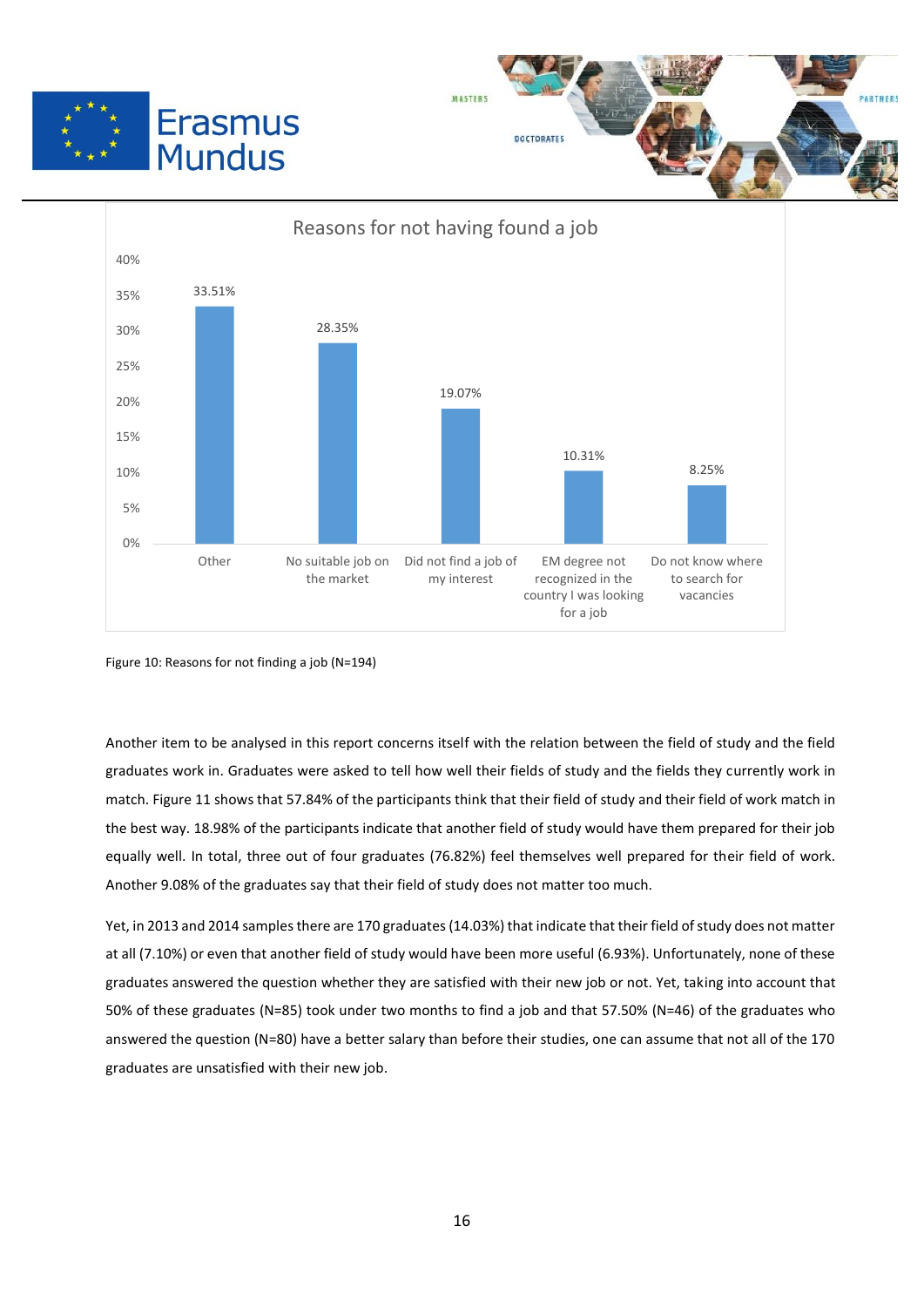





Figure 11: How well do fields of study match with fields of work (N=1212)

 $\overline{a}$ 

In conclusion of this chapter it can be said, that graduates of Erasmus Mundus are regarded well on the job market, 64.75% of the graduates found a job. This result does not take in account that there may be a considerably large number of graduates that are not even looking for a job immediately after graduating. Yet, 55.75% of the graduates who answered the question, found a job in less than two months after their graduation. On average, it took a graduate 2.35 months to find a job after graduating. This result underlines the overall impression which can be gained from this chapter: graduates of EMMC are regarded well as employees.

# *3.0 Personal impact of Erasmus Mundus*

#### *3.1 Perceived and experienced impact of EM*

It is the foremost aim of this study to visualize the impact of Erasmus Mundus on its participants. Accordingly, this question is posed directly to the participants. Also, the participants are asked to give their opinion on how exactly the programme has an impact. The most interesting results are shown in this chapter.

Figure 12 shows that graduates see the greatest impact of Erasmus Mundus on their intercultural competencies (56.45%). 43.34% of the graduates believe that studying EMMC has an effect on their career and a few less participants (39.05%) think they gained subject related expertise. Almost every third graduate (29.51%) thinks that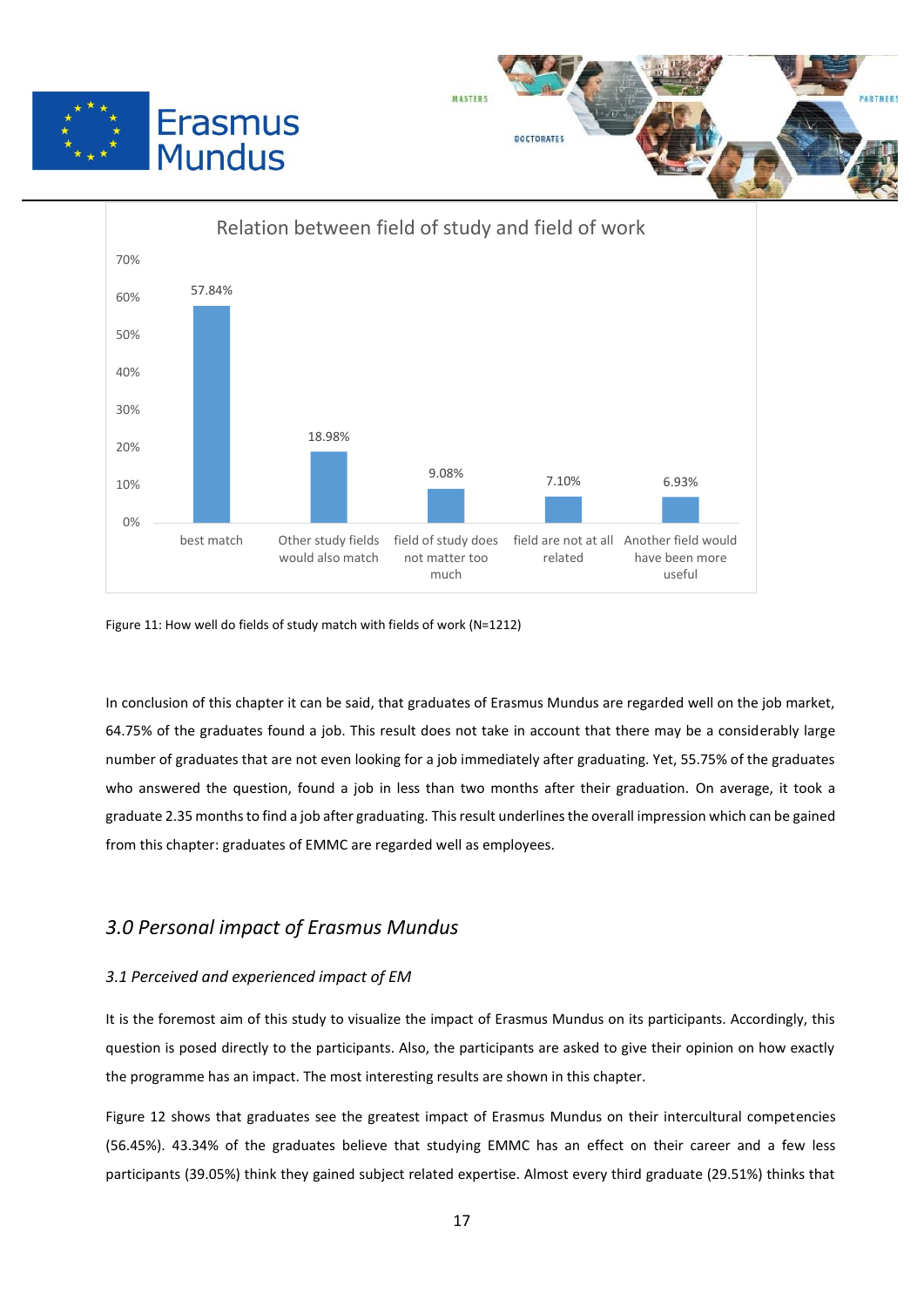



Erasmus Mundus has an effect on their personality, while every fourth graduate sees an effect on his attitude towards Europe and the EU. Graduates consider their private life effected the least by EM (14.26%).



Figure 12: Where graduates see the greatest impact of Erasmus Mundus (N=4773)

 $\overline{a}$ 

Another question was how the perception of these effects after studying an EMMC will develop. Figure 13 shows how the perceived impact of studying EMMC on the careers of the graduates developed. Figure 14 shows the development of the impact on intercultural competence. Interestingly, the perceived impact on their careers increases significantly ( $\chi^2$ <sub>(3, N=2639)</sub> = 6.26, p = .01) over time while the perceived impact on intercultural competence declines significantly  $(\chi^2_{(3, N=2639)} = 5.90, p = .02)$ .

As shown in chapter two, graduates are satisfied with the programme itself but criticize that there were too few contacts to potential employers. This lack in contacts to potential employers may have an influence on how strong the impact of EMMC on their careers is rated by participants directly after graduating. Yet, after a few years in a job, graduates may have learned to value their experience in EMMC stronger, thus the significant increase in perceived impact on careers.

The decline in the impact on intercultural competence could also be explained by experiences over the years. Possibly, graduates realise that developing intercultural competency is based on experience and thus can always be improved.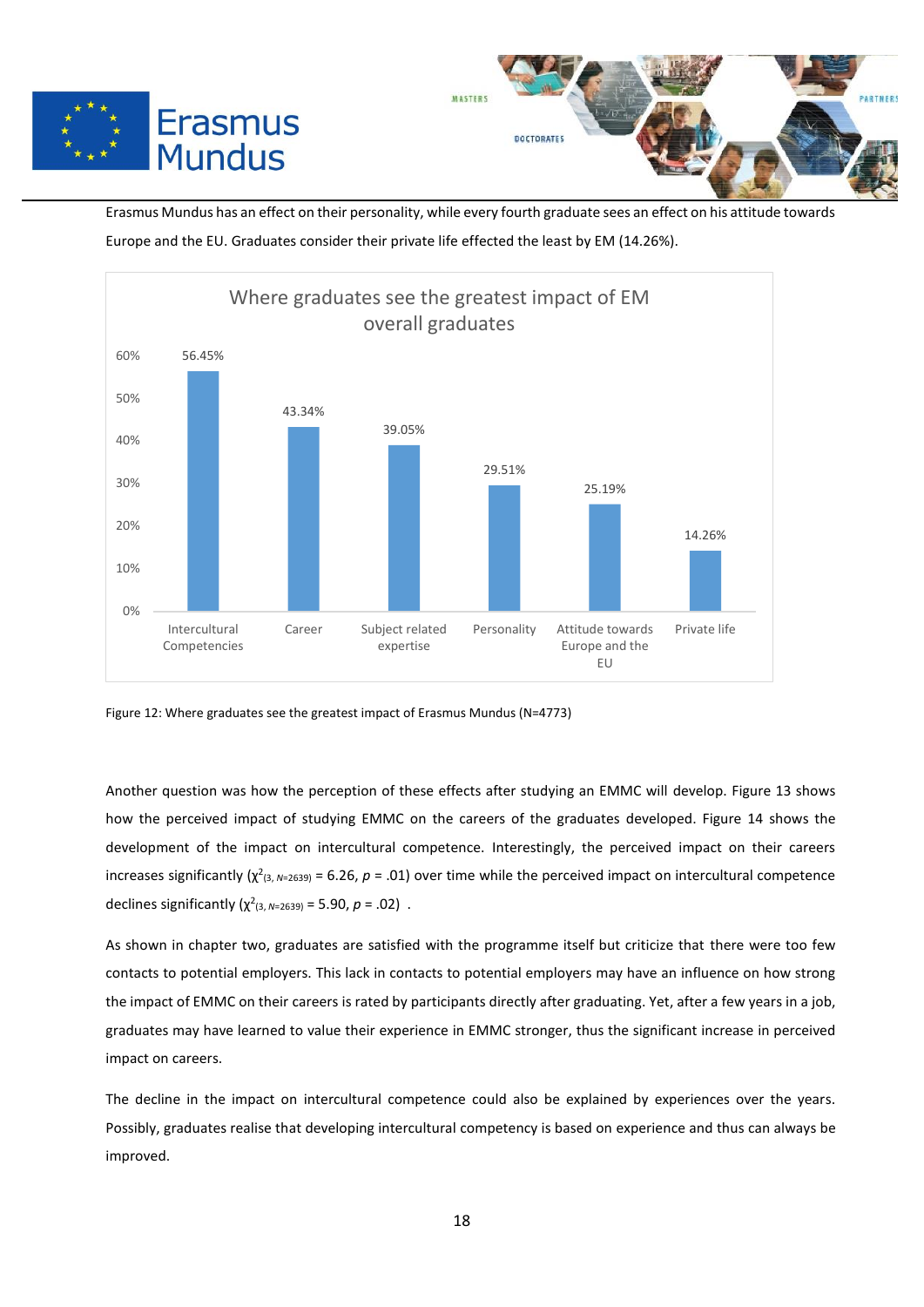



The impact on personality is not perceived significantly different  $(\chi^2_{(3, N=2639)} = 0.99, p = .32)$  in the fifth year after graduation, while the influence of EM on private life is perceived significantly lower ( $\chi^2$ <sub>(3, N=2639)</sub> = 42.38, p = .00) in the fifth year after graduation. An explanation for this decrease may be that private contacts, which were established during EMMC, fade out over time.



 $\overline{a}$ 

Figure 13: How graduates perceive the impact on their careers over time after their graduation (N=4773)



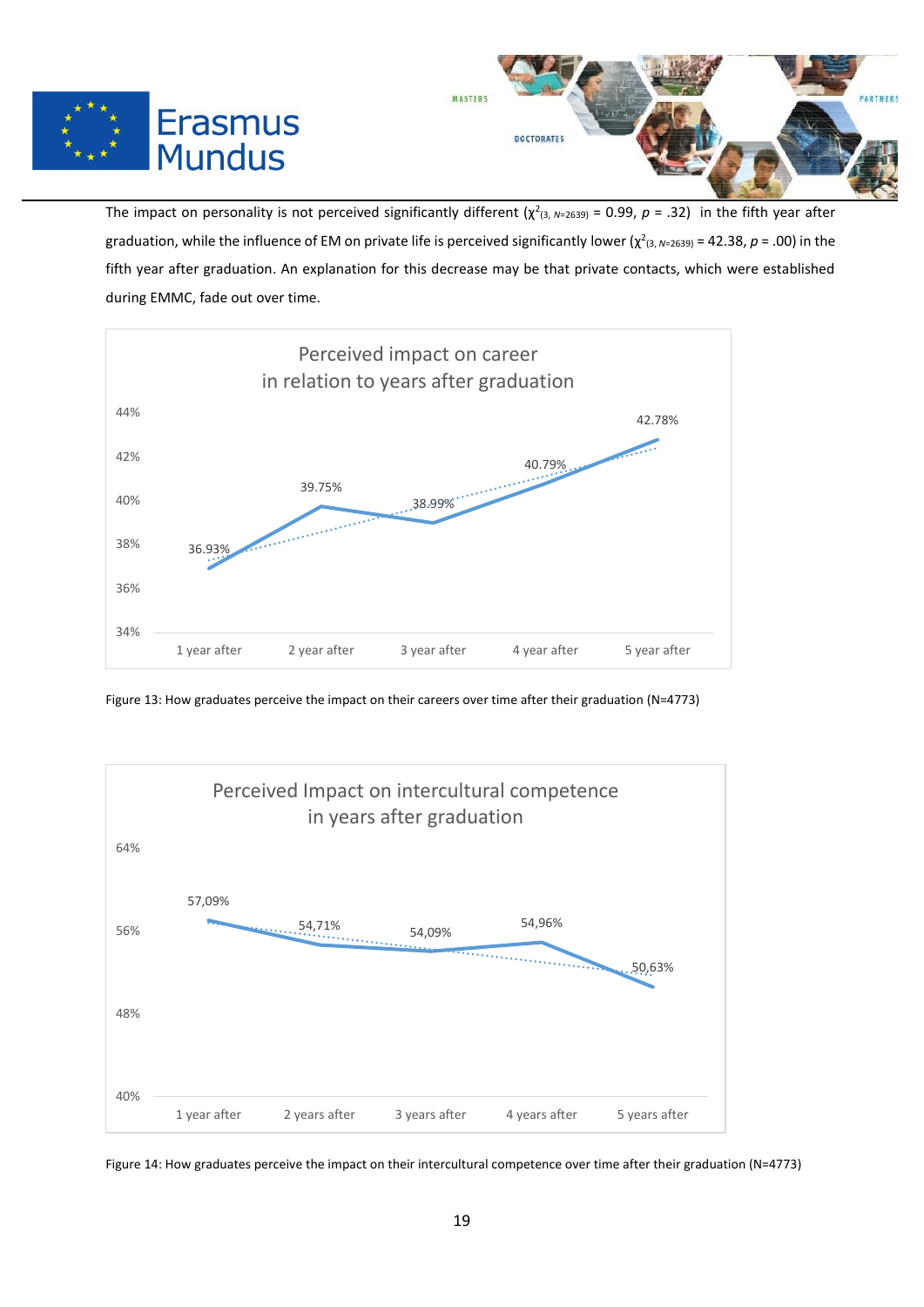



After analysing the graduate's perception of the impact of studying EMMC, now we will compare these results to students' expectations regarding the impact of EMMC (figure 15).

 $\overline{a}$ 



Figure 15: Where graduates see and students expect the greatest impact of Erasmus Mundus ( $N_{graduates}$ =4773,  $N_{students}=2440$ )

As shown in figure 15, there is a significant difference  $(\chi^2_{(1, N=2931)} = 91.02, p = .00)$  between the expected impact on intercultural competencies by students compared to the perceived impact of EMMC by graduates. A possible explanation for this difference may be that most students underestimate the cultural differences on the beginning of EMMC. In contrast, graduates may have encountered greater cultural differences than expected and think themselves now more competent in intercultural situations. This explanation goes along with the results shown above, that the impact on intercultural competency is rated lower with the years after graduation, when graduates may have further learned that their intercultural experiences are far from complete.

Graduates also rate the impact on personality, private life and attitude towards Europe higher than students. The only category where students' expectations are higher than graduates' experiences is the career. Interestingly, the perceived impact on graduates careers increases over the years after their graduation. Thus, students seem to be right in their expectation towards the impact on their careers, although graduates do not yet see this impact immediately after finishing EMMC.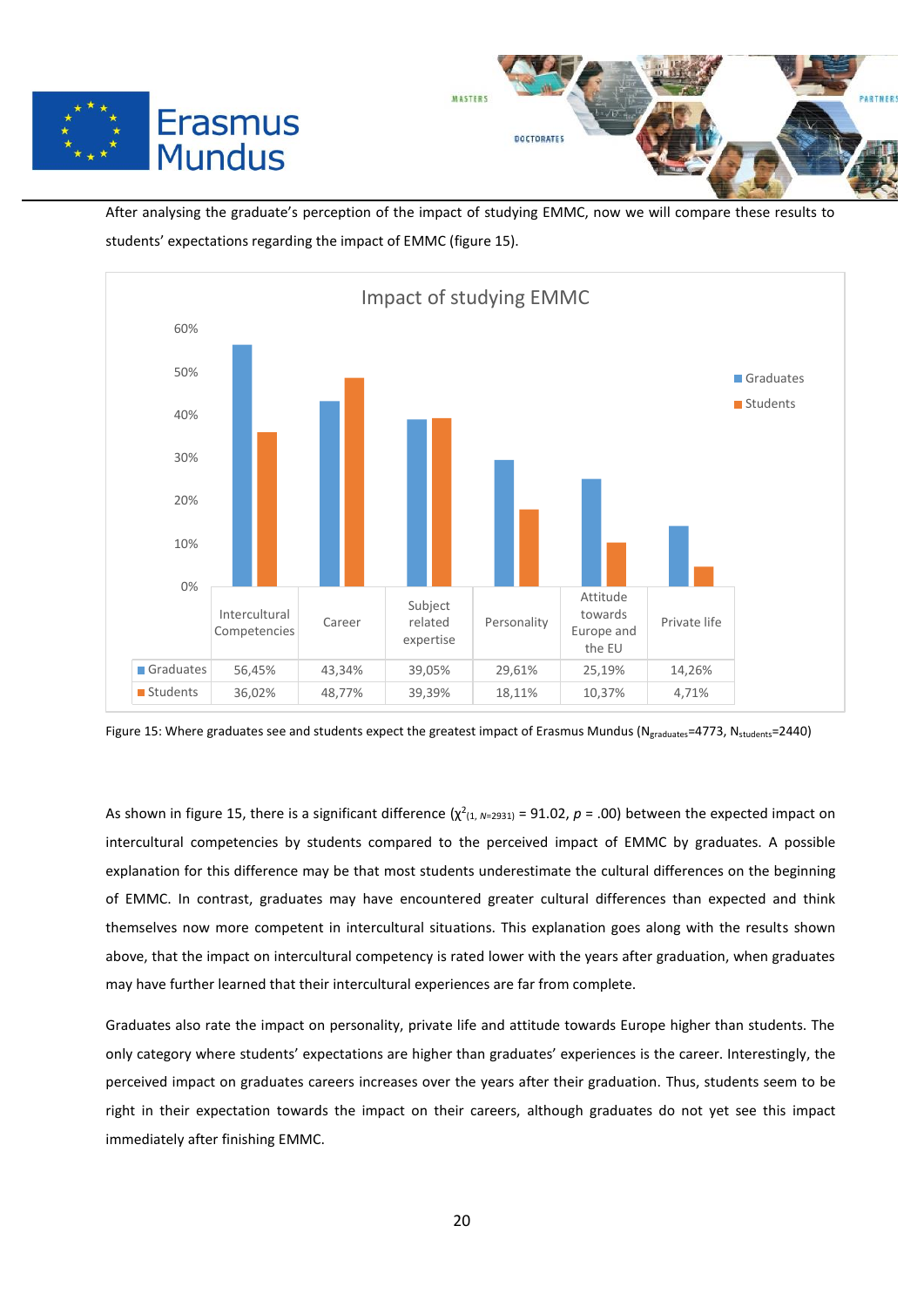



However, figure 15 is an important one and should be regarded carefully. Students seem to underestimate the impact of EMMC on their soft skills, while emphasizing the impact on their careers. The difference in expectations and actual experiences between students and graduates can help to promote Erasmus Mundus in the world. Students should and can expect more outcome than they actually do, especially in terms of soft skills. On the other hand, the fact that graduates are very satisfied with the overall programme may stem from these unexpected experiences EMMC provides. Thus, it is to be expected that the rating in satisfaction with the programme will decrease when expectations are raised.

 $\overline{a}$ 

#### *3.2 Places of residence*

To check whether the EU is an attractive place for young academics to work we examined how many graduates stay in the EU after graduation. As figure 16 shows, the number of graduates who stay in the EU decreases over time after the graduation. Still, over one third (32.06%) of the graduates from other regions of the world remain in the European Union.



#### Figure 16: EU as place of residence for non EU-Citizens (N=2134)

On the other hand, most citizens from the EU stay in Europe even five years after graduating (80.73%, N=749). In the 2014 sample, only 6 out of 30 EU-Citizens have left the EU five years after graduating. Two of these six are still living in Europe, though not in the EU. Both name a better job and financial stability as reasons for leaving the EU. One participant has left to North America for a better job, while another went to Oceania for family reasons. Two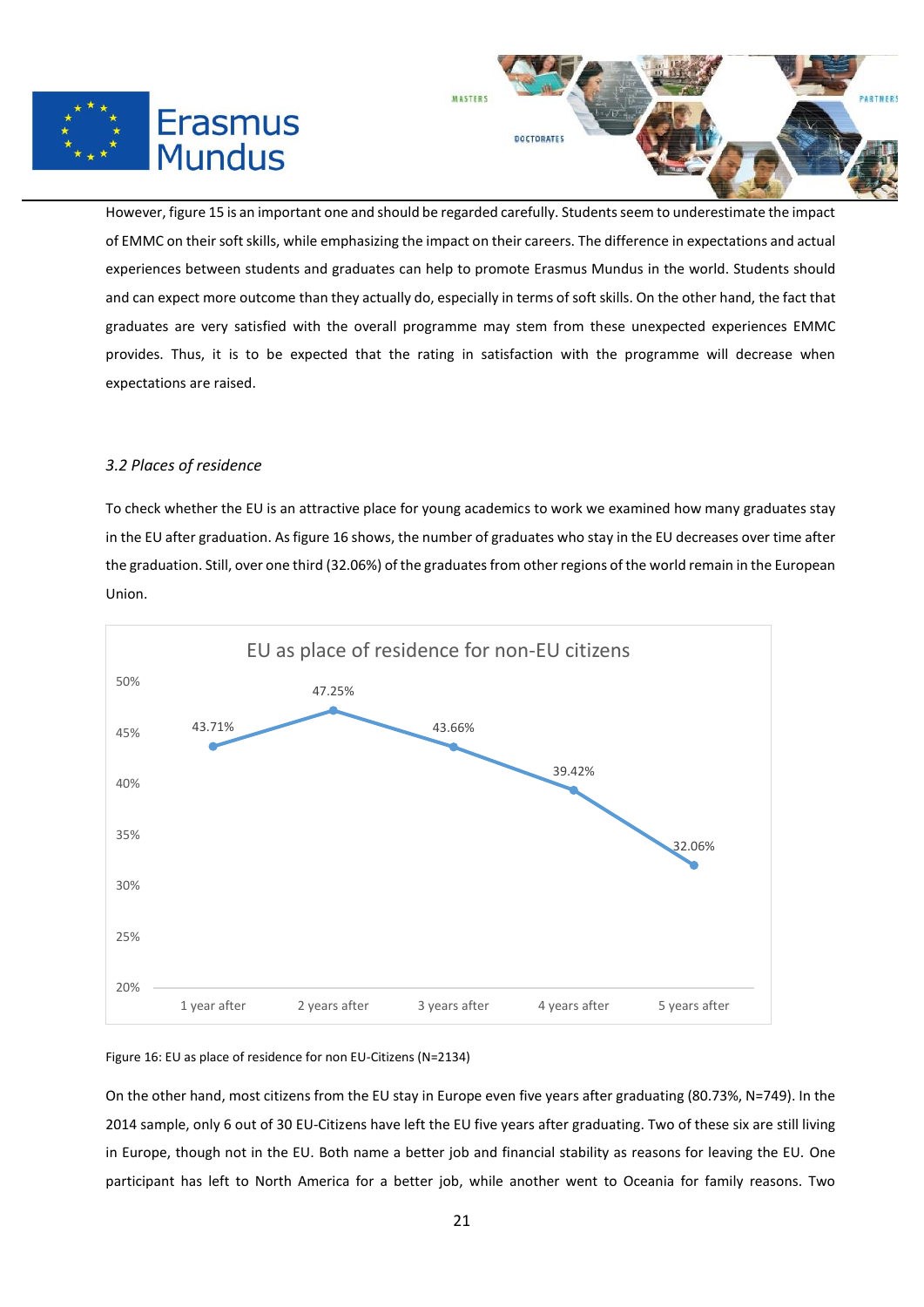



participants have left for South-East Asia. One because he could not find a job in the EU and the other because he likes the work and living environment there. Figure 17 shows the reasons for choice of residence for all graduates.



Figure 17: Reasons for choice of residence over all participants (N=4745)

 $\overline{a}$ 

The main reason for the choice of residence are better job opportunities, (49.36%) followed by family issues (36.44%). For one third of the participants (30.22%) the work and living environment is important. Surprisingly, financial, social and political stability ranks with 23.73% only on fourth position.

Most of these reasons for choice of residence stay stable over time. Yet, two reasons grow significantly in importance after the graduation. These are family issues  $(\chi^2_{(1, N=395)} = 9.15, p = .00)$  and the need to live in one`s home country  $(\chi^2_{(1, N=395)} = 16.79, p = .00)$ . Figure 18 shows the development over time for these factors.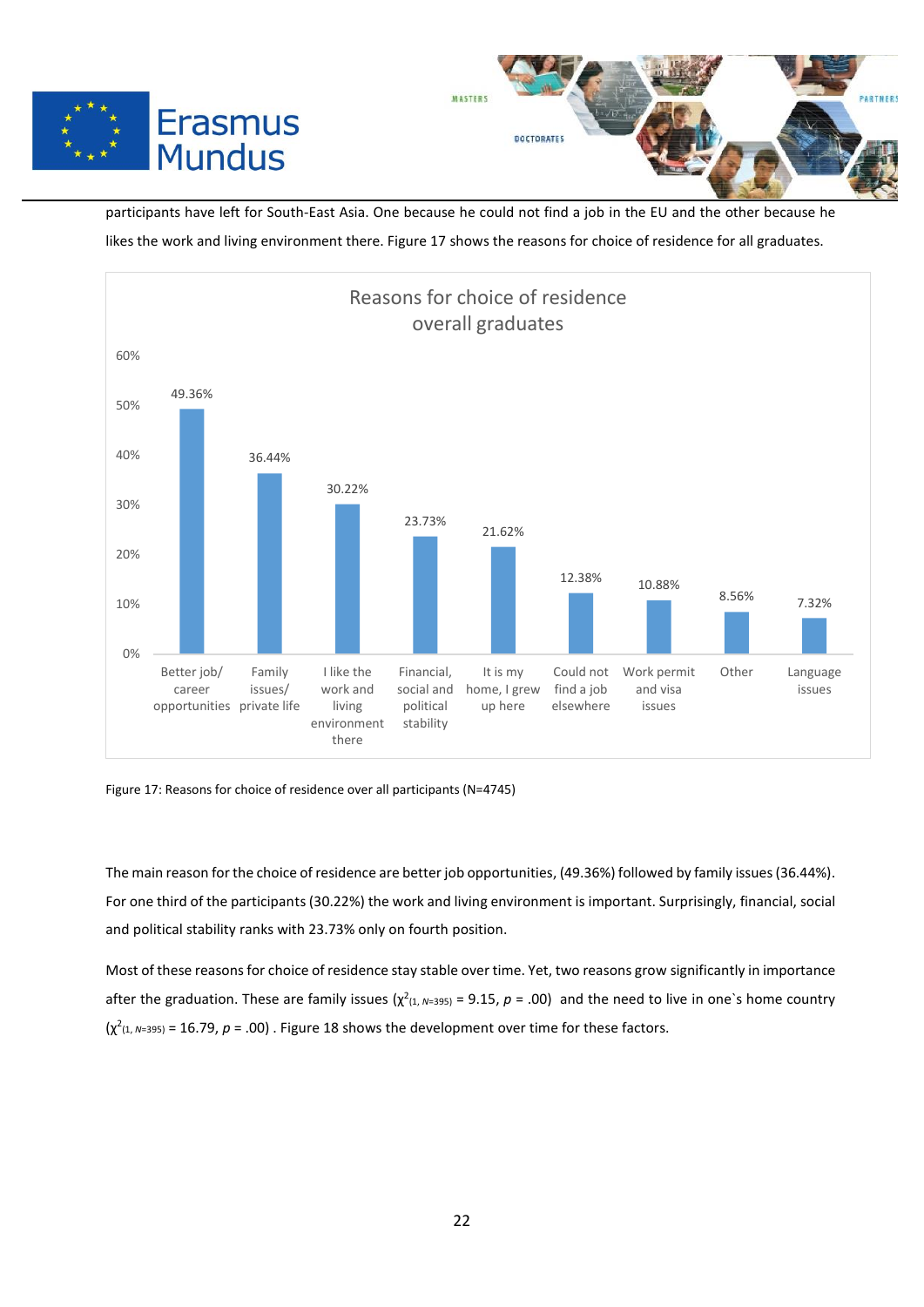



Figure 18: Development for the factors "family issues" and "it's my home" as reasons for choice of residence (N=4942)

# *4.0 Visibility and Profile of Erasmus Mundus*

One of the three objectives of the Erasmus Mundus programme is "the promotion of the European Union as a centre of excellence in learning around the world" (Erasmus Mundus programme 2013). To check whether this objective can be realised, the following chapter will analyse the answers to several questions concerning the question why students choose Erasmus Mundus (EM) as a Masters Course and how well EM is known.

#### *1.1 Reasons for studying Erasmus Mundus*

As can be seen in Figure 19 the strongest argument for studying EM is the scholarship. More than 60% of the participants name the scholarship as a reason for studying EM. The second and third most important points nevertheless underline that the opportunity to study in Europe and the academic level of Erasmus Mundus are also important reasons for students to choose EM.

This result confirms that the Commissions aims are reached. Through scholarships, higher education becomes an option for many students, whatever their cultural or socioeconomic background may be. The fact that the opportunity to study in Europe and the academic level of Erasmus Mundus rank on positions two and three shows that the European Union is indeed regarded as a centre for excellence by the participants of Erasmus Mundus.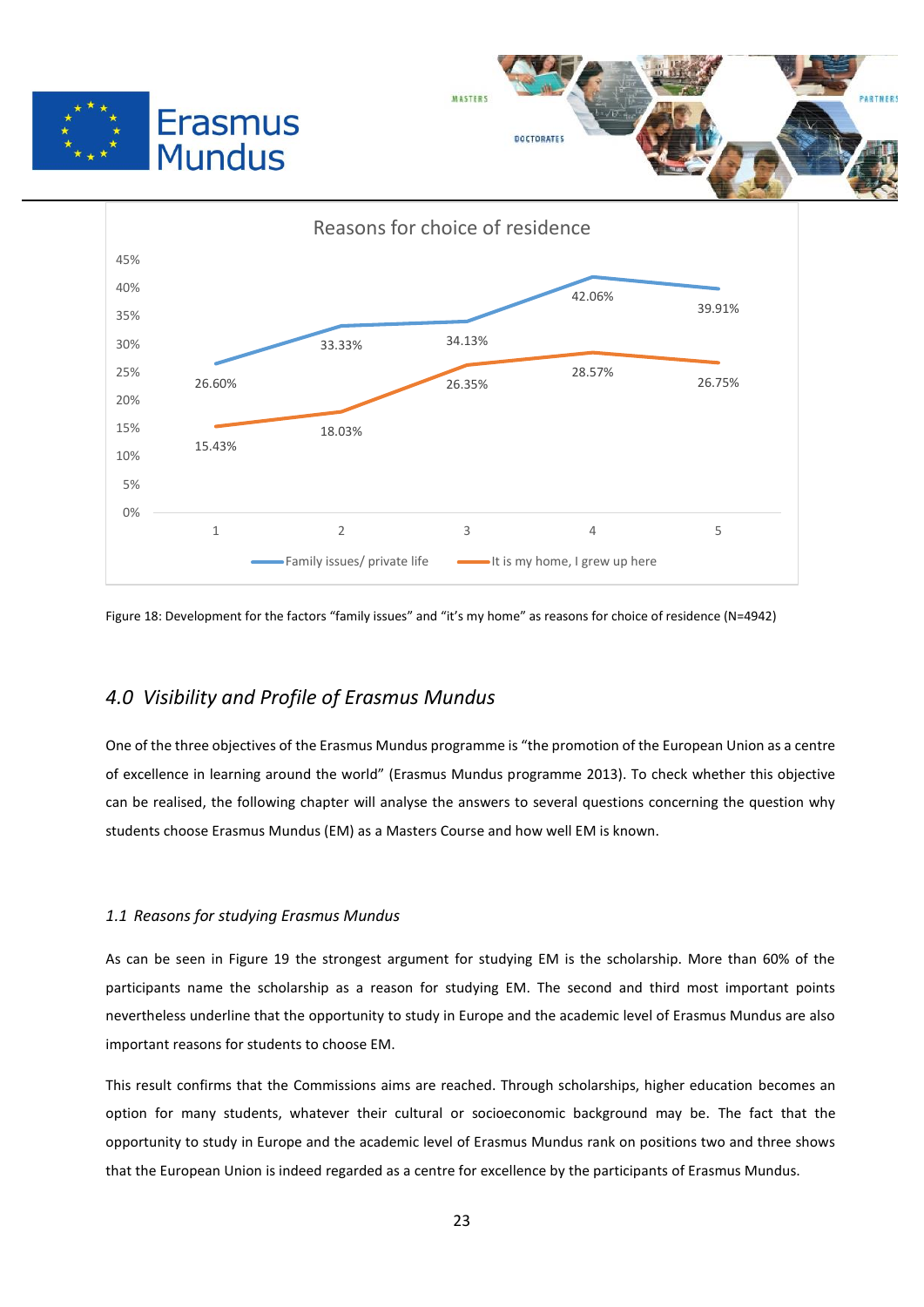





Figure 19: Reasons for choosing Erasmus Mundus as a Masters Course (not including samples from 2009 and 2010)



Figure 20: Reasons for choosing EM as Trend over years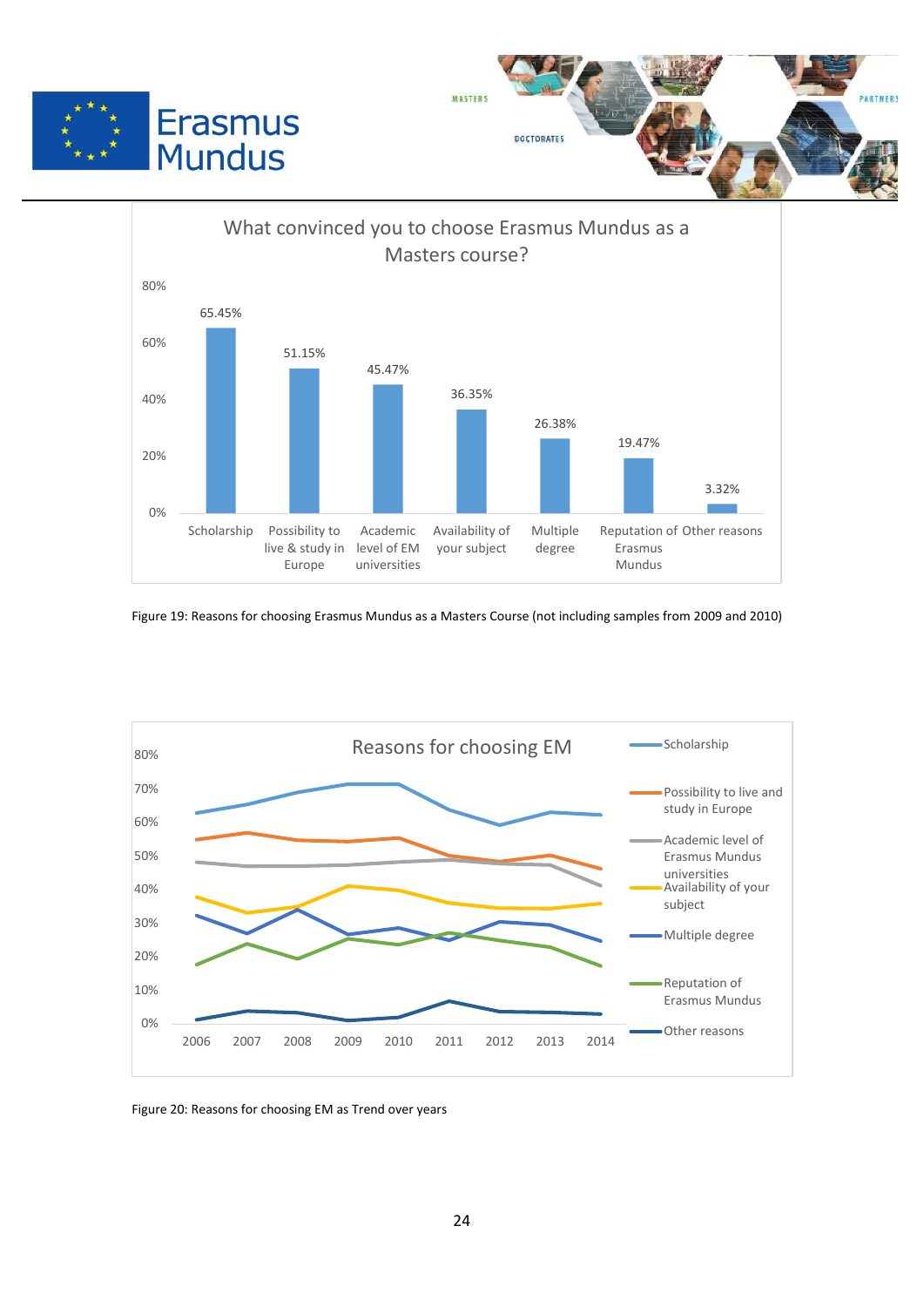



Since 2009 the ranking of the reasons for choosing EM has barely changed (see figure 20). The scholarship was and is still the most important motive for choosing an EMMC, followed by the possibility to live and study in Europe (51.15%) and the academic level of EM (45.47%). The availability of the student's subject ranks on position four (36.35%). While multiple degrees (26.38%) and the reputation of EM (19.45%) rank on positions five and six.

 $\overline{a}$ 

However, Figure 20 shows that the Scholarship gained in importance since 2012, while the possibility to live and study in Europe ( $\chi^2_{(1, N=2148)}$  = 19.84,  $p$  = .00), the academic level of Erasmus Mundus Universities ( $\chi^2_{(1, N=2148)}$  = 41.35,  $p$  = .00) and the reputation of EM ( $\chi^2$ <sub>(1,  $N=2148$ ) = 42.70,  $p$  = .00) lost significantly in importance. Considering that up to</sub> three answers could be chosen by the participants, this underlines the importance of the scholarship as the single most important motive to study EMMC.

On the other hand, the loss of importance in the other factors poses the question whether Erasmus Mundus is either not well known or is not related by the participants to the academic level of the European Union. Which of those possibilities is true will be further investigated in the following chapter 1.2.

#### *1.2 Visibility of Erasmus Mundus*

To answer the question whether Erasmus Mundus is not well regarded or the visibility of EM is too low, this chapter looks at the answers to some interesting questions. Participants were asked to answer the questions of how well EM is known in their home countries and how they found out about the Erasmus Mundus programme.

The question of how well Erasmus Mundus is known reveals a somewhat ambivalent result. In tendency, the participants rated the programme rather as known than unknown if all participants since 2009 are taken in account. Yet a high percentage rated the programme as rather unknown or not at all known. In the 2014 sample 45.75% rated the programme as fairly known, while over a quarter of the participants (26.23%) rated the programme as rather unknown. The same contradictory result occurs in the 2013 sample (see Figure 21).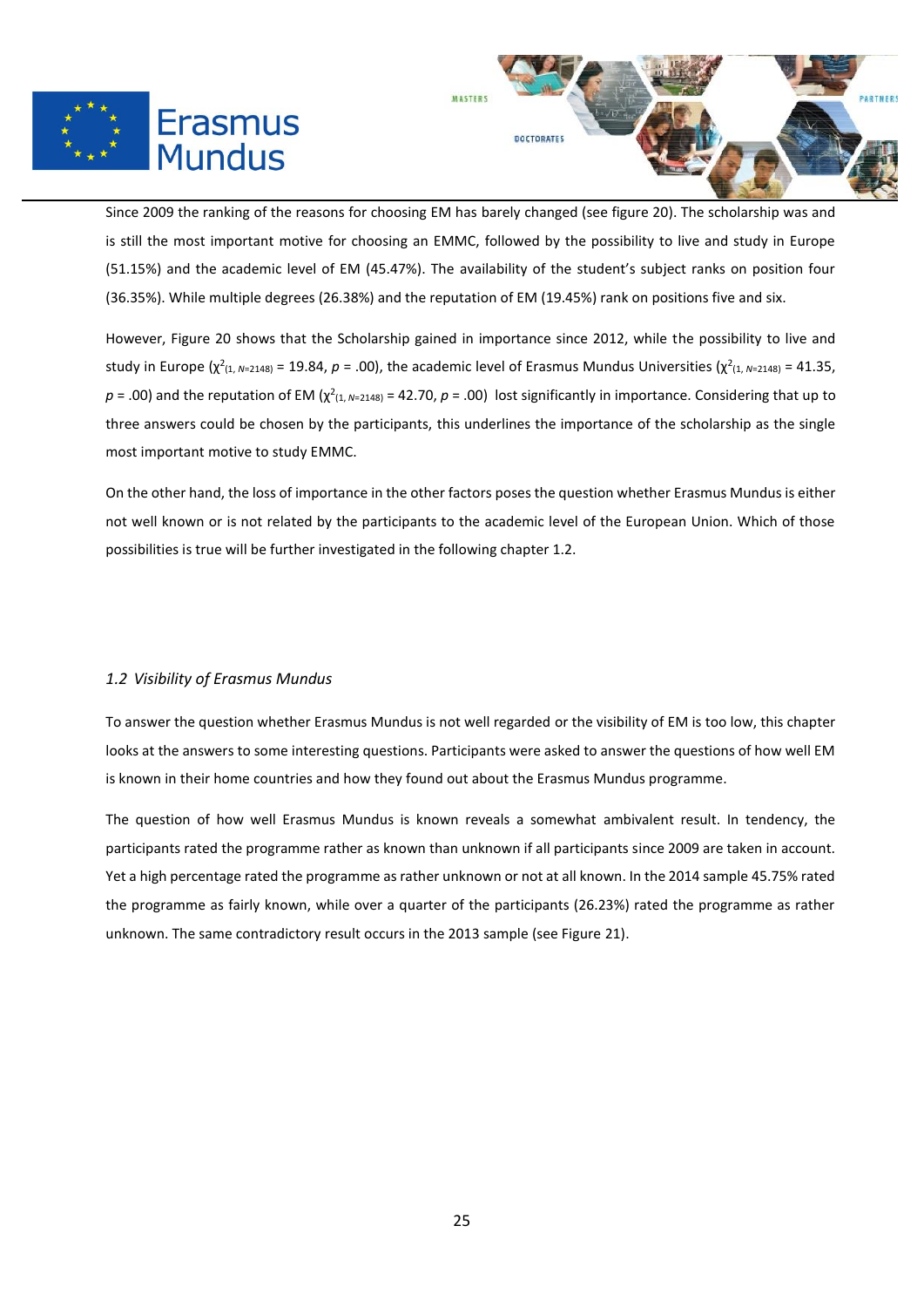





Figure 21: Visibility of Erasmus Mundus for all Participants and for the samples of 2011-2014 (Question was not included in 2012)

These contradictory results are cleared up if the samples are sorted in relation to the region of origin of the participants. As can be seen in figure 22, there are regions where Erasmus Mundus is considered as rather well known (foremost Africa, South-East Asia, South Asia) and on the other hand there are regions where EM is considered as rather not well known (North- and Latin America and the EU). In Europe, countries outside the EU, Erasmus Mundus is considered rather well known

In summary, the visibility of EM can be considered as quite good. Although, considering the results of this question in relation to the country of origin, there clearly is some room to improve the visibility of Erasmus Mundus in the Americas and throughout the EU. Improving the knowledge about EM in these countries may also improve the overall reputation of EM and thus make it a more important factors in choosing the programme.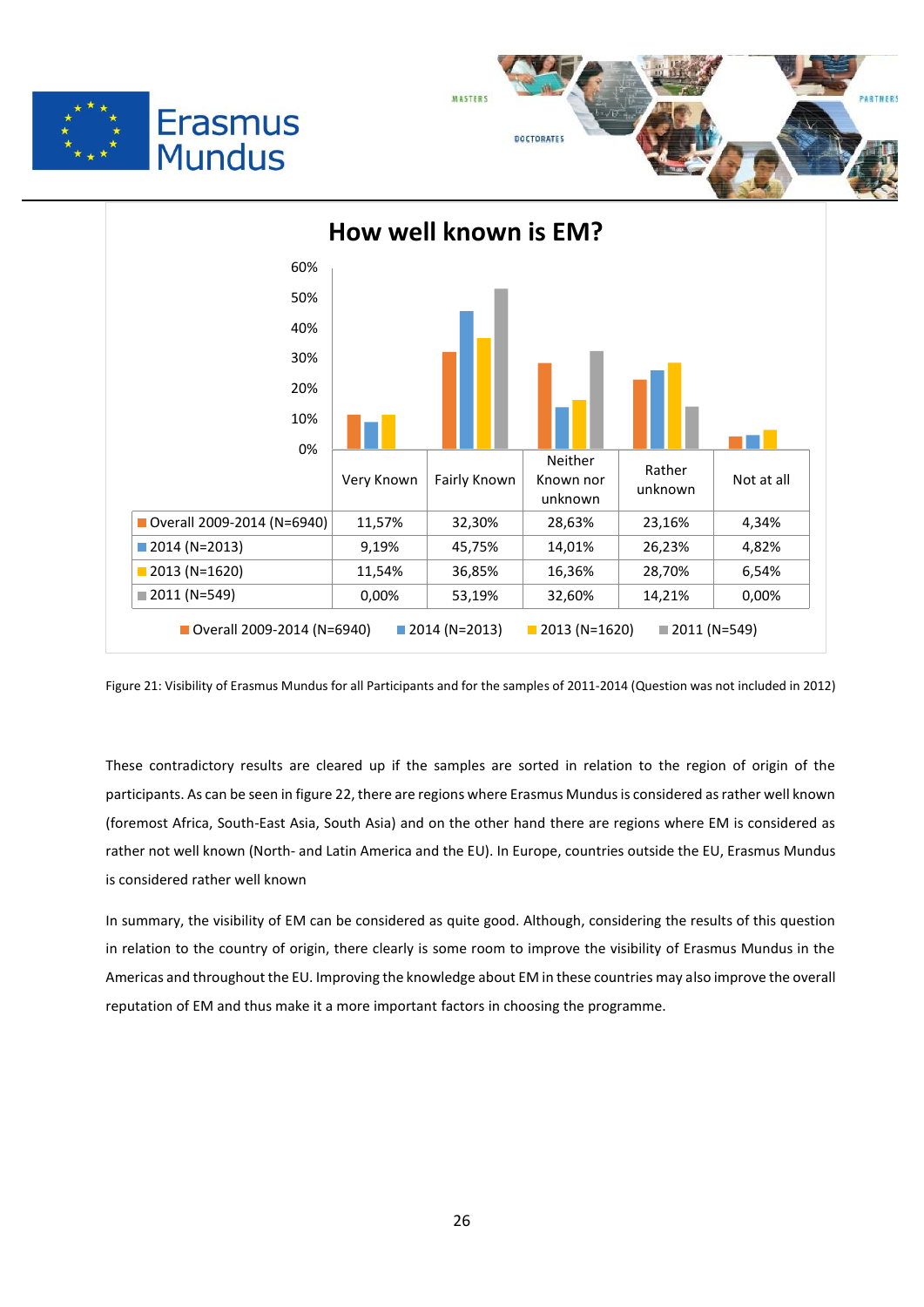





Figure 22: Visibility of Erasmus Mundus for all for the samples of 2011-2014 (Question was not included in 2012)

Having figured out that the visibility of EM could be improved in some regions of the world, now there is the question, which would be the most economical way to accomplish this.

To answer this question, it may help to take a look at the responses to the question of how participants found out about Erasmus Mundus (figures 23 and 24).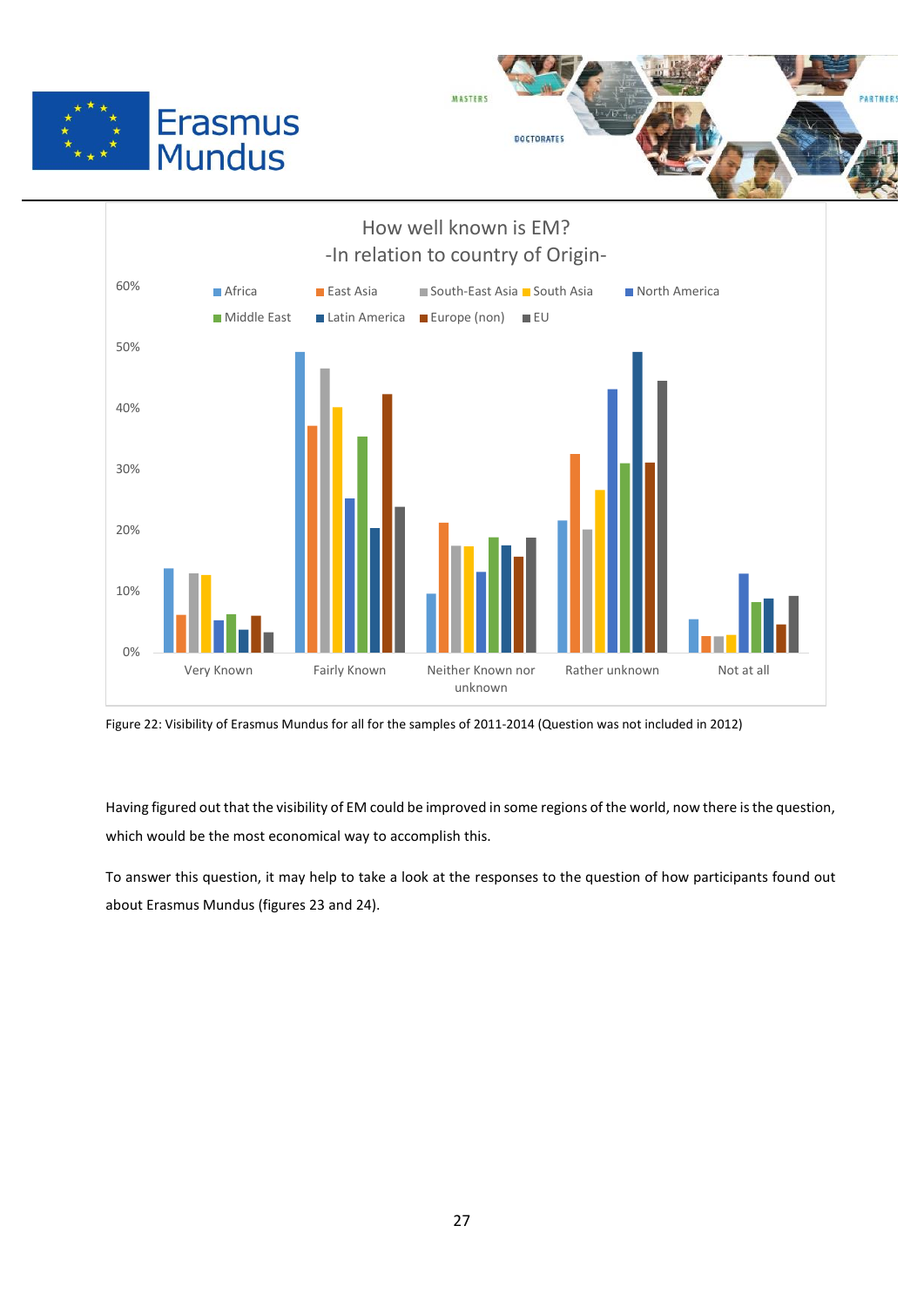





Figure 23: Sources of first information about Erasmus Mundus for all participants from 2009-2014

 $\overline{a}$ 

For all participants the internet (37.55%) is the most important source of information about Erasmus Mundus. The second most important source is friends (26.52%) followed by the university (20.63%) on rank three. These factors have been the top three reasons since the study was conducted.

Figure 24 shows how the influence of these sources developed in accordance to the year students started studying. Clearly, the ranks have not changed for the students since they started in 2006. Yet, for students who started in 2014 there is an interesting development. 29.21% of the students named other institutions as their source of information. With this significant  $(\chi^2_{6, N=981})$  = 2513.89,  $p = .00$ ) increase other institutions became the second most important source of information for students who started in 2014. At the same time, the internet as well as friends lose in importance.

This trend should be observed closely for the next sample EMMC starting in 2015. It might also be interesting to check if there have been changes in the information policy of the Commission.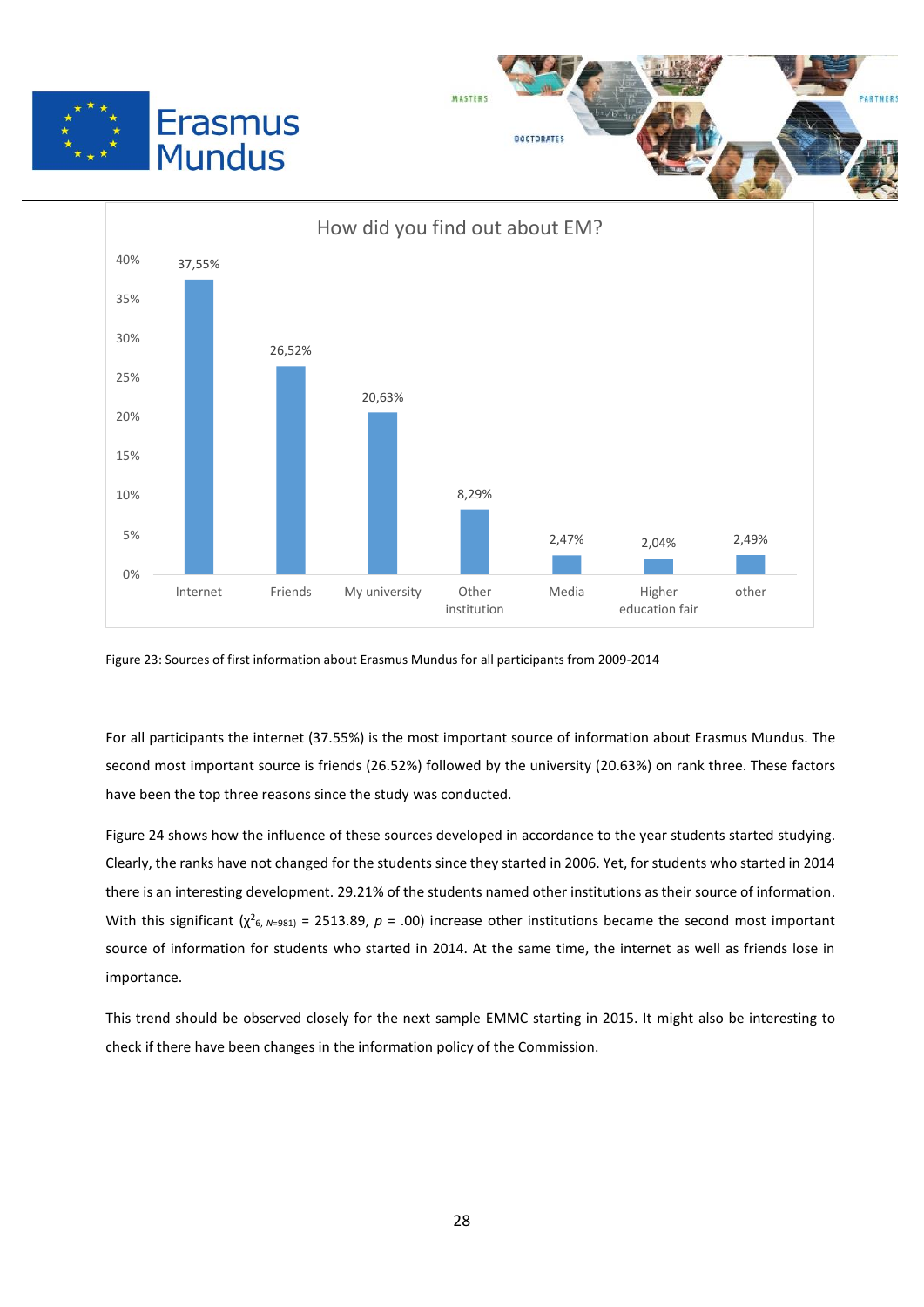





Figure 24: Sources of first information about Erasmus Mundus in relation to the year students started studying

Summarizing the findings in this chapter, it can be said that Erasmus Mundus is fairly known. However, in some regions of the world, e.g. the Americas, the visibility of Erasmus Mundus could be improved. Considering how students found out about EM, expanding the internet presence in those regions is advisable. It may also be worthwhile to win over other institutions in those regions to promote Erasmus Mundus, since these institutions rank on position 2 of the most important sources of first information about EM in the 2014 sample.

Another important point in this context is word of mouth. As the second most important source for students to learn about EM (overall participants) it has a vital importance for the programme. How well participants rate the programme will be examined in chapter 2.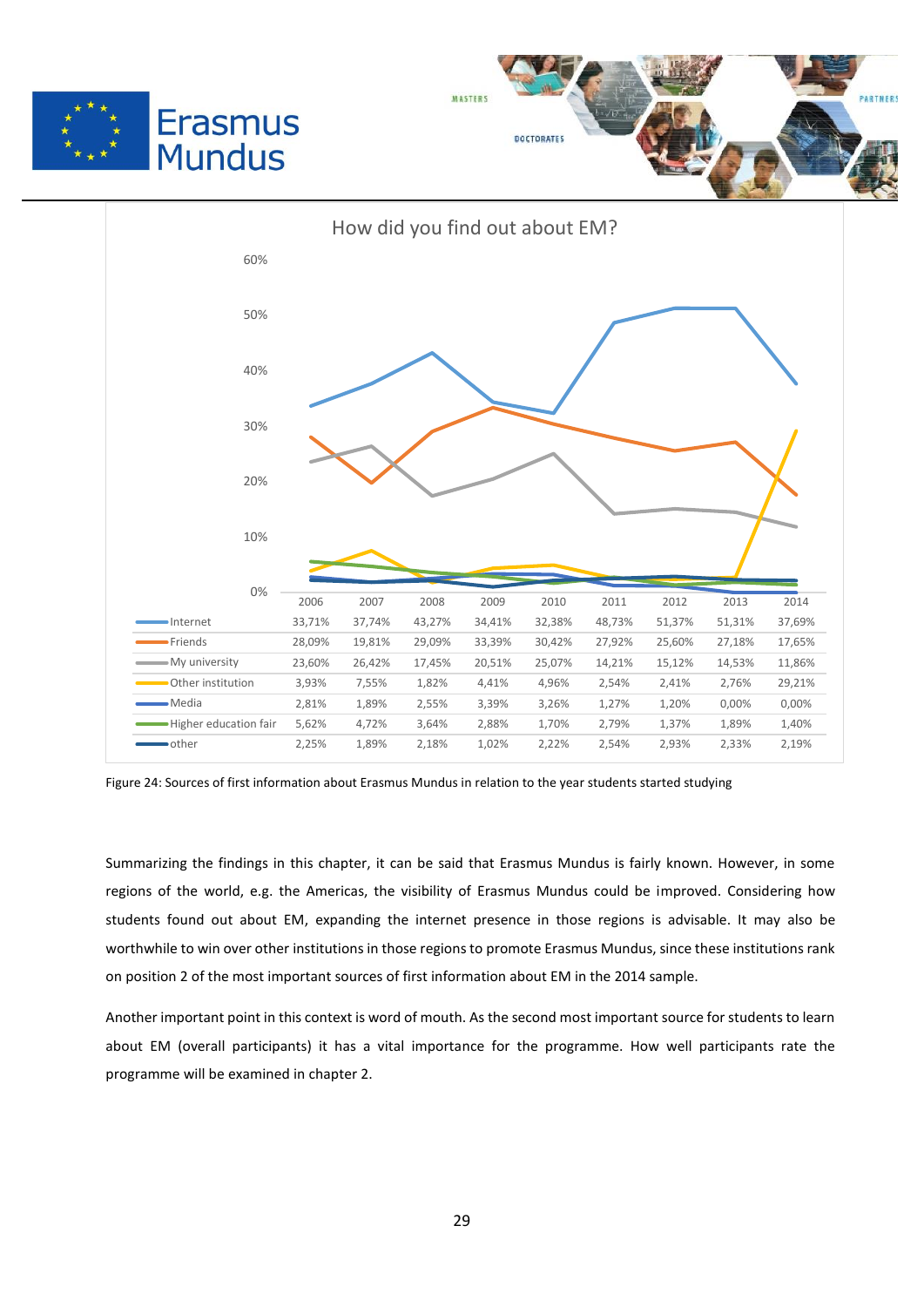



# **IV. Implications and Outlook**

 $\overline{a}$ 

#### *Visibility of Erasmus Mundus:*

The visibility of EM is not as good as it could be. Participants of the Americas and the European Union consider the programme as rather unknown or not at all known in their respective regions. It seems that the visibility online will be an important factor in the years to come.

#### *Satisfaction with EMMC:*

Graduates of EMMC are very satisfied with the programme. Yet, the satisfaction with the quality of the courses is not as high as the satisfaction with the overall programme.

This chapter also shows that contacts to potential employers is a point of improvement for future EM programmes. Graduates explicitly mention prospective contacts to potential employers as lacking. Only 16.09% of graduates who found a job established the contact to their employer during their EMMC.

# **V. Policy Recommendations**

#### *Visibility of Erasmus Mundus:*

*The visibility of EM is not as good as it could be.* The visibility of EM in these regions could be improved by a larger presence on the internet. Additionally, it can be recommended to remind the universities and other institutions about their role in actively promoting EMMC.

#### *Sources of Information:*

In the 2014 sample, other institutions as a source of first information gained massively in importance. Unfortunately, there was no information about the kind or name of the institution informing students about EM. Such an item should be included in the next survey, to gain information on the institutions in question.